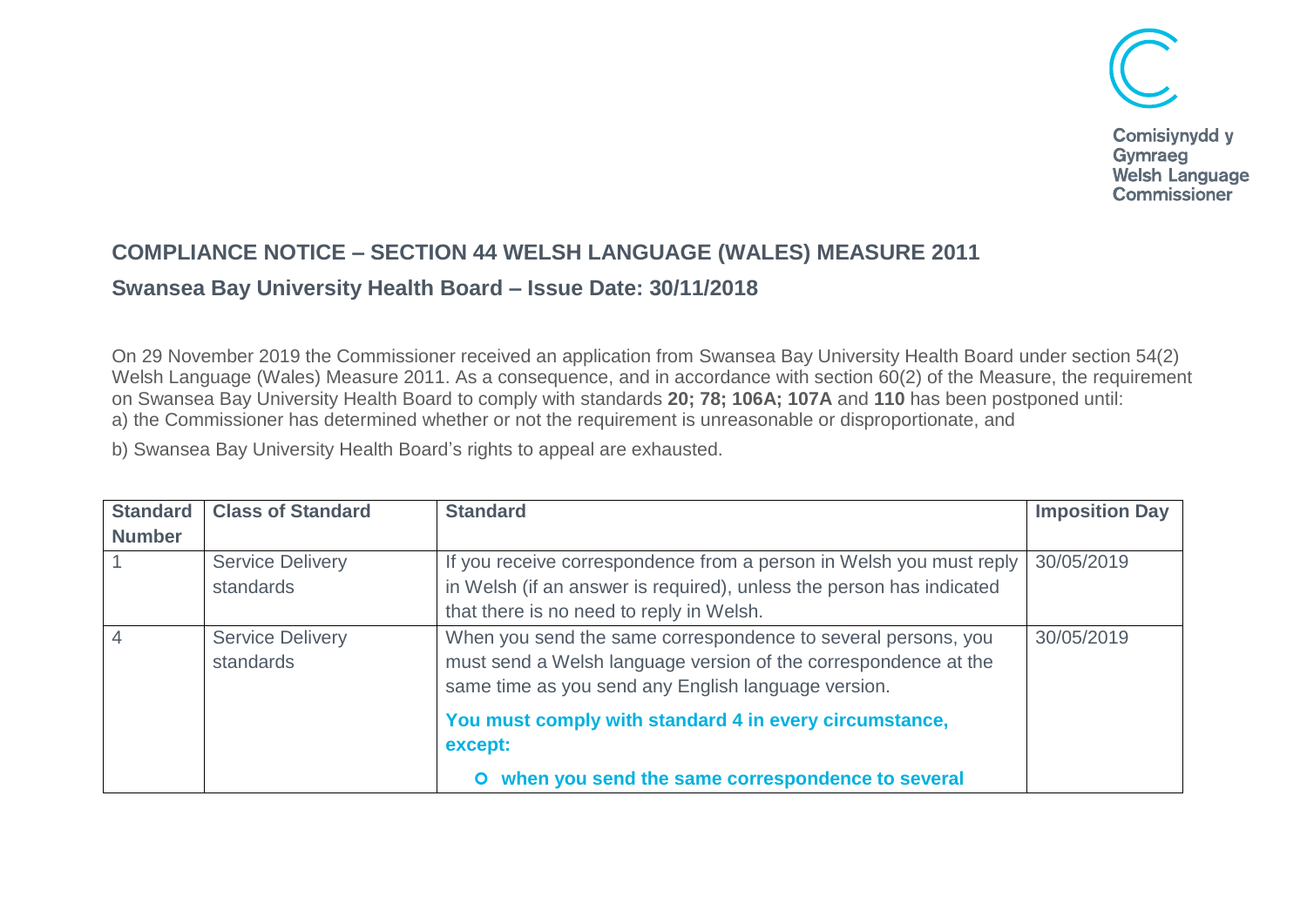|    |                         | persons, and all of those persons have informed you that                 |            |
|----|-------------------------|--------------------------------------------------------------------------|------------|
|    |                         | they do not wish to receive correspondence in Welsh.                     |            |
| 5  | <b>Service Delivery</b> | If you don't know whether a person wishes to receive                     | 30/05/2019 |
|    | standards               | correspondence from you in Welsh, when you correspond with that          |            |
|    |                         | person you must provide a Welsh language version of the                  |            |
|    |                         | correspondence.                                                          |            |
| 6  | <b>Service Delivery</b> | If you produce a Welsh language version and a corresponding              | 30/05/2019 |
|    | standards               | English language version of correspondence, you must not treat the       |            |
|    |                         | Welsh language version less favourably than the English language         |            |
|    |                         | version (for example, if the English version is signed, or if contact    |            |
|    |                         | details are provided on the English version, then the Welsh version      |            |
|    |                         | must be treated in the same way).                                        |            |
| 7  | <b>Service Delivery</b> | You must state -                                                         | 30/05/2019 |
|    | standards               | (a) in correspondence, and                                               |            |
|    |                         | (b) in publications and notices that invite persons to respond to you    |            |
|    |                         | or to correspond with you,                                               |            |
|    |                         | that you welcome receiving correspondence in Welsh, that you will        |            |
|    |                         | respond to correspondence in Welsh, and that corresponding in            |            |
|    |                         | Welsh will not lead to delay.                                            |            |
| 8  | <b>Service Delivery</b> | When a person contacts you on your main telephone number (or             | 30/05/2019 |
|    | standards               | numbers), or on any helpline numbers or call centre numbers, you         |            |
|    |                         | must greet the person in Welsh.                                          |            |
| 9  | Service Delivery        | When a person contacts you on your main telephone number (or             | 30/11/2019 |
|    | standards               | numbers), or on any helpline numbers or call centre numbers, you         |            |
|    |                         | must inform the person that a Welsh language service is available.       |            |
| 10 | <b>Service Delivery</b> | When a person contacts you on your main telephone number (or             | 30/11/2019 |
|    | standards               | numbers), or on any helpline numbers or call centre numbers, you         |            |
|    |                         | must deal with the call in Welsh if that is the person's wish until such |            |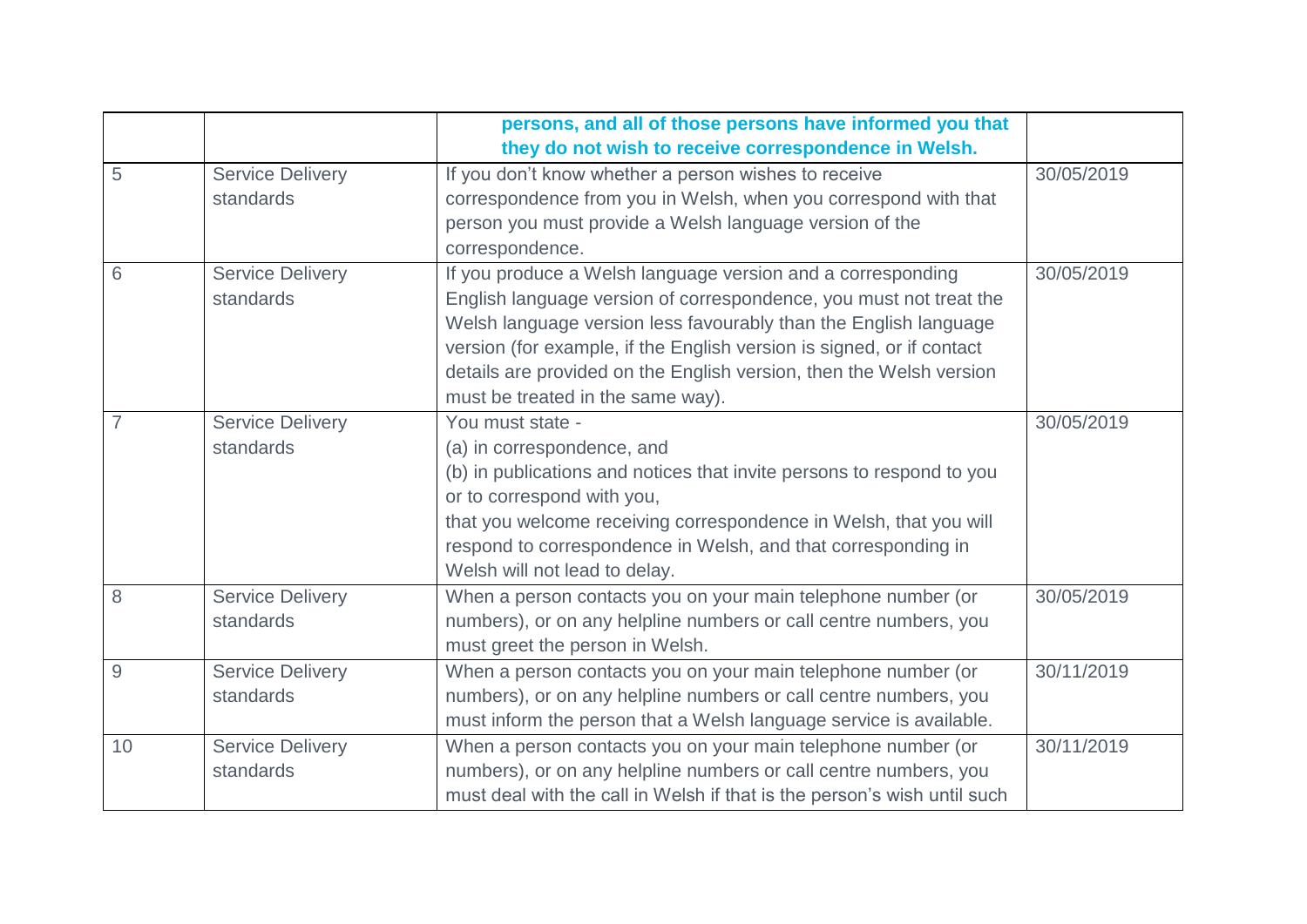|    |                         | point as-                                                              |            |
|----|-------------------------|------------------------------------------------------------------------|------------|
|    |                         | (a) it is necessary to transfer the call to a member of staff who does |            |
|    |                         | not speak Welsh who can provide a service on a specific subject        |            |
|    |                         | matter; and                                                            |            |
|    |                         | (b) no Welsh speaking member of staff is available to provide a        |            |
|    |                         | service on that specific subject matter.                               |            |
| 11 | <b>Service Delivery</b> | When you advertise telephone numbers, helpline numbers or call         | 30/05/2019 |
|    | standards               | centre services, you must not treat the Welsh language less            |            |
|    |                         | favourably than the English language.                                  |            |
| 12 | <b>Service Delivery</b> | If you offer a Welsh language service on your main telephone           | 30/05/2019 |
|    | standards               | number (or numbers), on any helpline numbers or call centre            |            |
|    |                         | numbers, the telephone number for the Welsh language service must      |            |
|    |                         | be the same as for the corresponding English language service.         |            |
| 13 | <b>Service Delivery</b> | When you publish your main telephone number, or any helpline           | 30/11/2019 |
|    | standards               | numbers or call centre service numbers, you must state (in Welsh)      |            |
|    |                         | that you welcome calls in Welsh.                                       |            |
| 14 | <b>Service Delivery</b> | If you have performance indicators for dealing with telephone calls,   | 30/05/2019 |
|    | standards               | you must ensure that those performance indicators do not treat         |            |
|    |                         | telephone calls made in Welsh any less favourably than calls made in   |            |
|    |                         | English.                                                               |            |
| 15 | <b>Service Delivery</b> | Your main telephone call answering service (or services) must inform   | 30/05/2019 |
|    | standards               | persons calling, in Welsh, that they can leave a message in Welsh.     |            |
| 16 | <b>Service Delivery</b> | When there is no Welsh language service available on your main         | 30/11/2019 |
|    | standards               | telephone number (or numbers), or on any helpline numbers or call      |            |
|    |                         | centre numbers, you must inform persons calling, in Welsh (by way      |            |
|    |                         | of an automated message or otherwise), when a Welsh language           |            |
|    |                         | service will be available.                                             |            |
| 17 | <b>Service Delivery</b> | If a person contacts one of your departments on a direct line          | 30/11/2019 |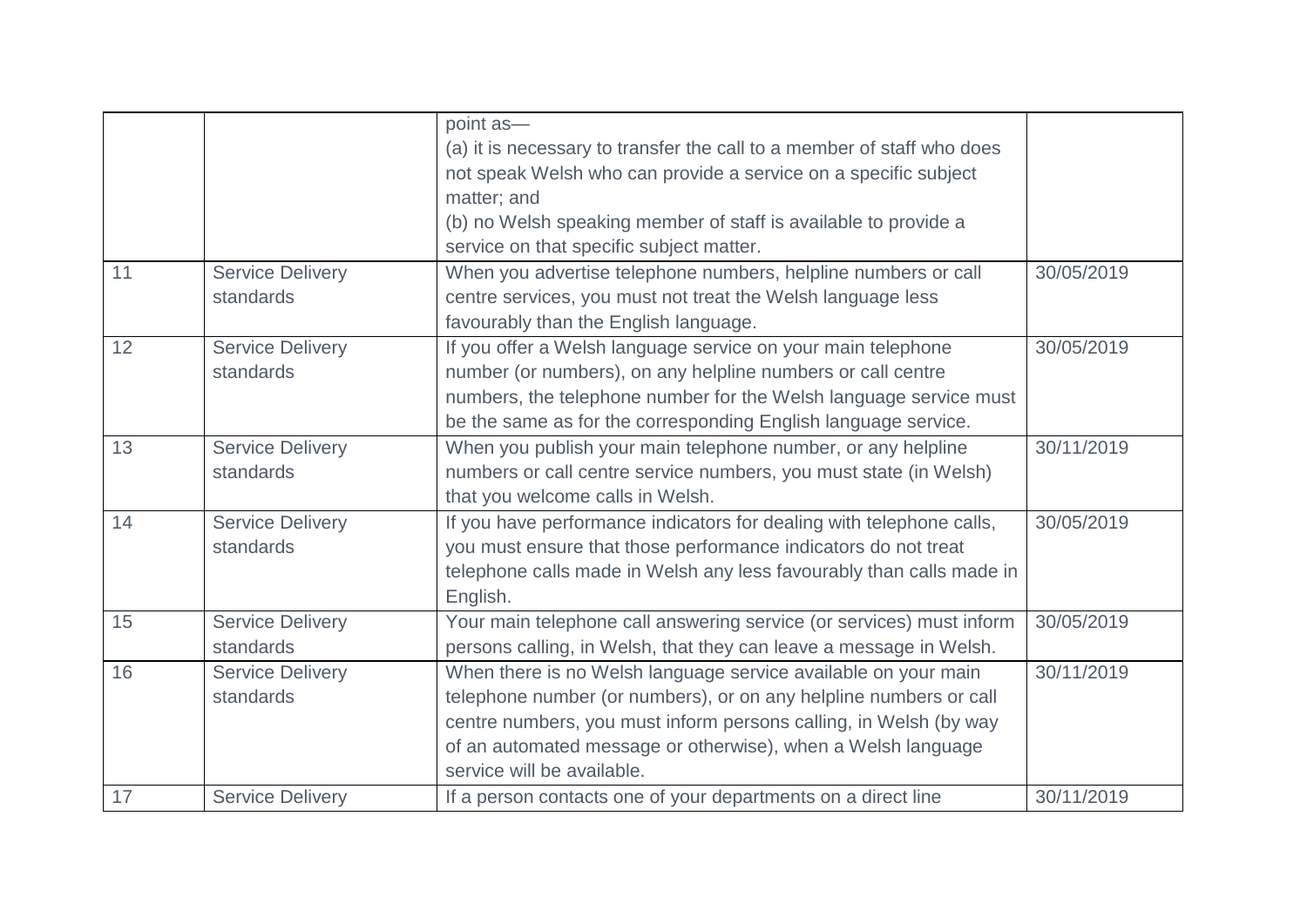|    | standards                            | telephone number (including on staff members' direct line numbers),<br>and that person wishes to receive a service in Welsh, you must deal<br>with the call in Welsh until such point as-<br>(a) it is necessary to transfer the call to a member of staff who does<br>not speak Welsh who can provide a service on a specific subject<br>matter; and<br>(b) no Welsh speaking member of staff is available to provide a<br>service on that specific subject matter. |            |
|----|--------------------------------------|----------------------------------------------------------------------------------------------------------------------------------------------------------------------------------------------------------------------------------------------------------------------------------------------------------------------------------------------------------------------------------------------------------------------------------------------------------------------|------------|
| 18 | <b>Service Delivery</b><br>standards | When a person contacts you on a direct line number (whether on a<br>department's direct line number or on the direct line number of a<br>member of staff), you must ensure that, when greeting the person,<br>the Welsh language is not treated less favourably than the English<br>language.                                                                                                                                                                        | 30/05/2019 |
| 19 | <b>Service Delivery</b><br>standards | When you telephone an individual ("A") for the first time you must ask<br>A whether A wishes to receive telephone calls from you in Welsh,<br>and if A responds to say that A wishes to receive telephone calls in<br>Welsh you must keep a record of that wish, and conduct telephone<br>calls made to A from then onwards in Welsh.                                                                                                                                | 30/11/2019 |
|    |                                      | You must comply with standard 19 in every circumstance,<br>except:                                                                                                                                                                                                                                                                                                                                                                                                   |            |
|    |                                      | O where it is necessary for a member of staff who does not<br>speak Welsh to provide a service on a specific subject<br>matter; and<br>O where no Welsh speaking member of staff is available to<br>provide a service on that specific subject matter.                                                                                                                                                                                                               |            |
|    |                                      | The requirement under standard 19 to ask A whether A wishes                                                                                                                                                                                                                                                                                                                                                                                                          |            |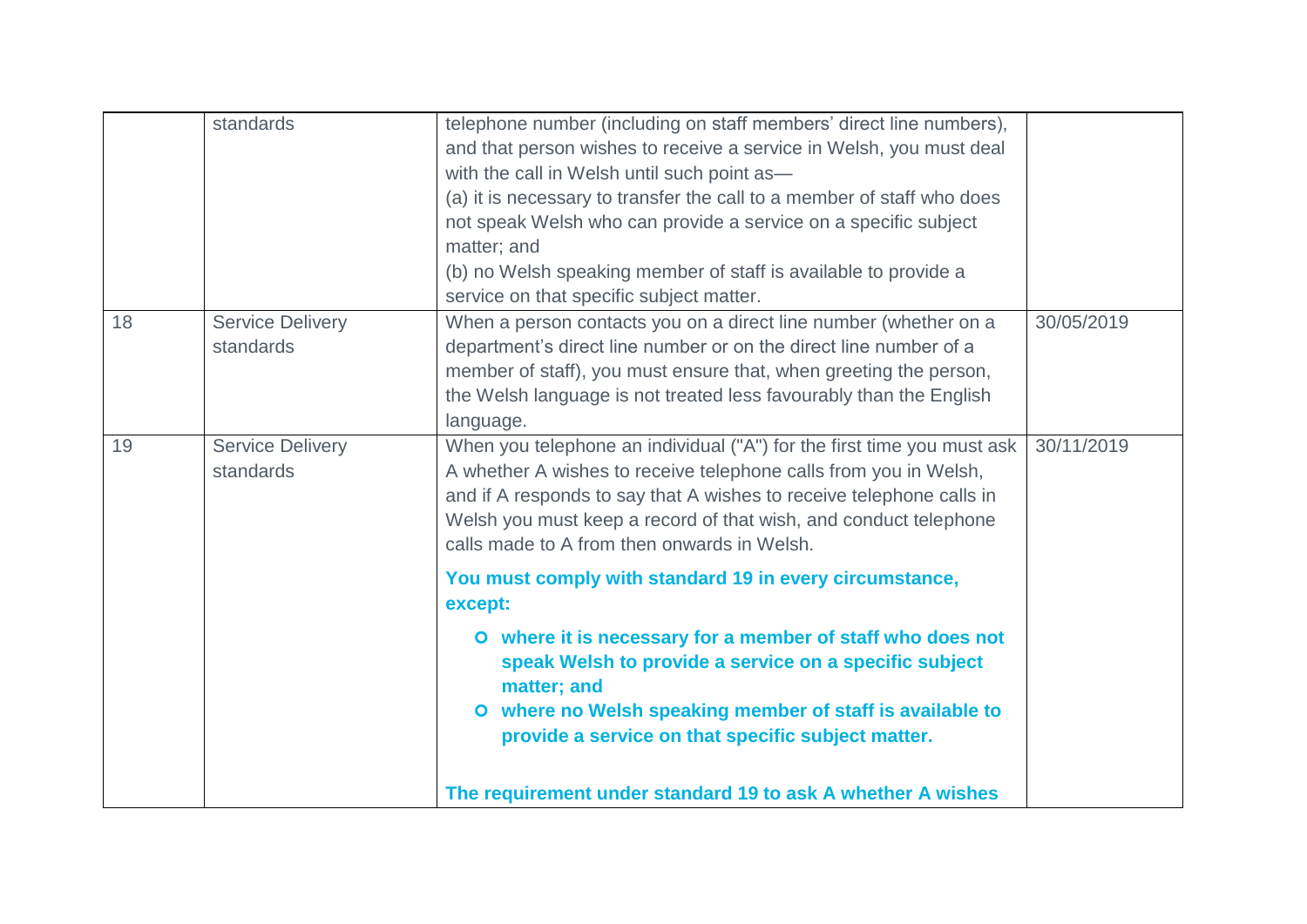|    |                                      | to receive telephone calls from you in Welsh and to keep a<br>record of A's wish applies each time a telephone call is made to<br>A for the first time in relation to the specific matter of the call<br>("the matter in hand");                                                                                                                                                                                                                                                                                                                                          |            |
|----|--------------------------------------|---------------------------------------------------------------------------------------------------------------------------------------------------------------------------------------------------------------------------------------------------------------------------------------------------------------------------------------------------------------------------------------------------------------------------------------------------------------------------------------------------------------------------------------------------------------------------|------------|
|    |                                      | The requirement under standard 19 to conduct telephone calls<br>made to A from then onwards in Welsh applies in relation to<br>every call which involves the matter in hand.                                                                                                                                                                                                                                                                                                                                                                                              |            |
| 20 | <b>Service Delivery</b><br>standards | Any automated telephone systems that you have must provide the<br>complete automated service in Welsh.                                                                                                                                                                                                                                                                                                                                                                                                                                                                    | 30/11/2019 |
| 21 | <b>Service Delivery</b><br>standards | If you invite one person only ("P") to a meeting-<br>(a) you must ask P whether P wishes to use the Welsh language at<br>the meeting, and inform P that you will conduct the meeting in Welsh<br>or, if necessary, provide a translation service from Welsh to English<br>for that purpose, and<br>(b) if P has informed you that P wishes to use the Welsh language at<br>the meeting, you must conduct the meeting in Welsh or, if necessary,<br>arrange for a simultaneous or consecutive translation service from<br>Welsh to English to be available at the meeting. | 30/05/2019 |
|    |                                      | You must comply with standard 21 in relation to persons that<br>are individuals by 30 May 2019.<br>You must comply with standard 21 in relation to every other<br>person by 30 November 2019.                                                                                                                                                                                                                                                                                                                                                                             |            |
| 22 | <b>Service Delivery</b><br>standards | If you invite more than one person to a meeting, you must ask each<br>person whether they wish to use the Welsh language at the meeting.                                                                                                                                                                                                                                                                                                                                                                                                                                  | 30/05/2019 |
|    |                                      | You must comply with standard 22 in relation to persons that<br>are individuals by 30 May 2019.                                                                                                                                                                                                                                                                                                                                                                                                                                                                           |            |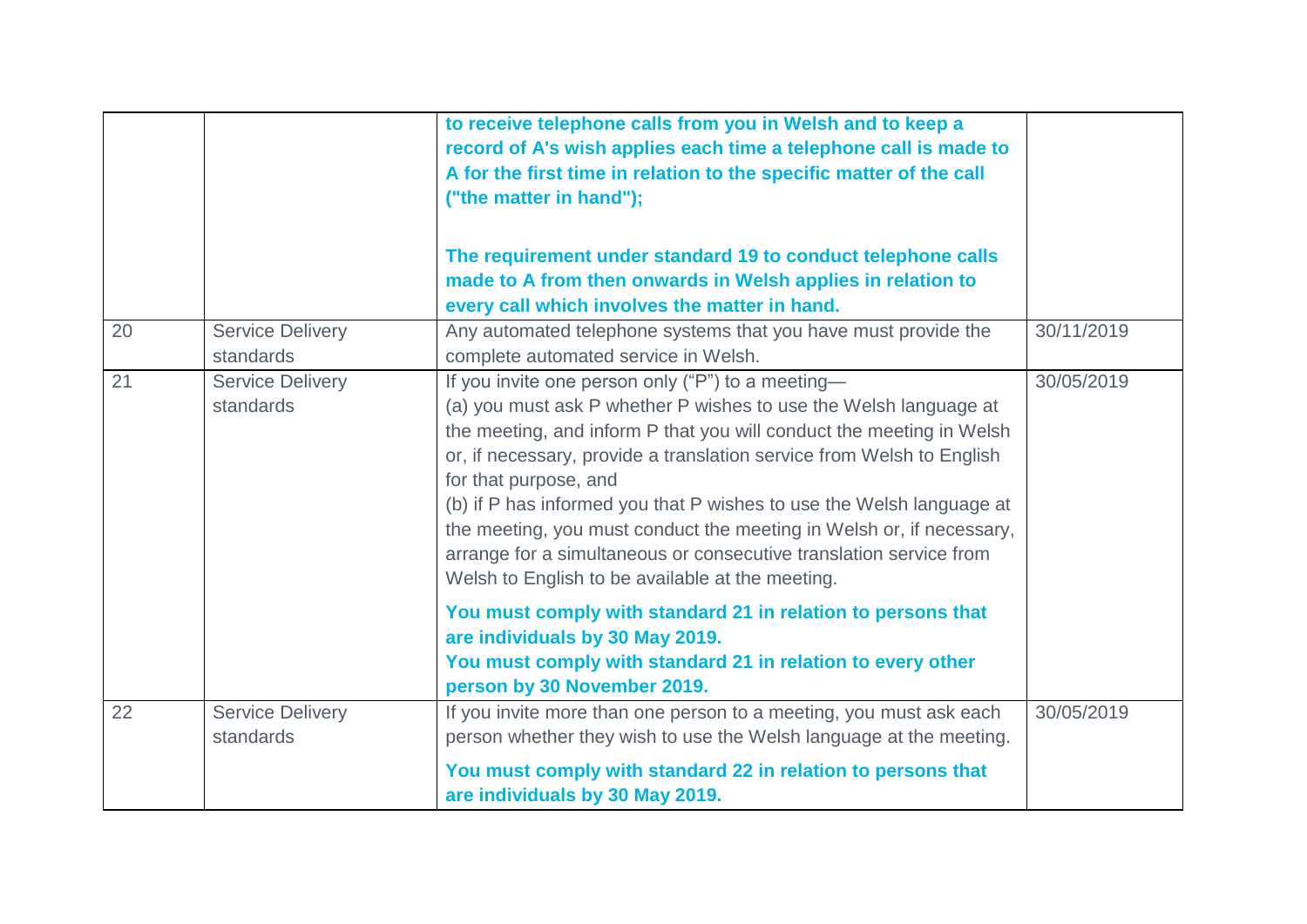|      |                                      | You must comply with standard 22 in relation to every other<br>person by 30 November 2019.                                                                                                                                                                                                                                                               |            |
|------|--------------------------------------|----------------------------------------------------------------------------------------------------------------------------------------------------------------------------------------------------------------------------------------------------------------------------------------------------------------------------------------------------------|------------|
| 22A  | <b>Service Delivery</b><br>standards | If you have invited more than one person to a meeting, and at least<br>10% (but less than 100%) of the persons invited have informed you<br>that they wish to use the Welsh language at the meeting, you must<br>arrange for a simultaneous or consecutive translation service from<br>Welsh to English to be available at the meeting.                  | 30/05/2019 |
|      |                                      | You must comply with standard 22A in relation to persons that<br>are individuals by 30 May 2019.<br>You must comply with standard 22A in relation to every other<br>person by 30 November 2019.                                                                                                                                                          |            |
| 22CH | <b>Service Delivery</b><br>standards | If you have invited more than one person to a meeting, and all of the<br>persons invited have informed you that they wish to use the Welsh<br>language at the meeting, you must conduct the meeting in Welsh or,<br>if necessary, arrange for a simultaneous or consecutive translation<br>service from Welsh to English to be available at the meeting. | 30/05/2019 |
|      |                                      | You must comply with standard 22CH in relation to persons that<br>are individuals by 30 May 2019.<br>You must comply with standard 22CH in relation to every other<br>person by 30 November 2019.                                                                                                                                                        |            |
| 23   | <b>Service Delivery</b><br>standards | You must ask an in-patient ("A") on the first day of A's in-patient<br>admission whether A wishes to use the Welsh language to<br>communicate with you during that in-patient admission.                                                                                                                                                                 | 30/05/2019 |
| 23A  | <b>Service Delivery</b><br>standards | If the in-patient ("A") informs you that A wishes to use the Welsh<br>language to communicate with you during an in-patient admission<br>you must identify to your staff who are likely to communicate with A,<br>that A wishes to use the Welsh language to communicate with you                                                                        | 30/05/2019 |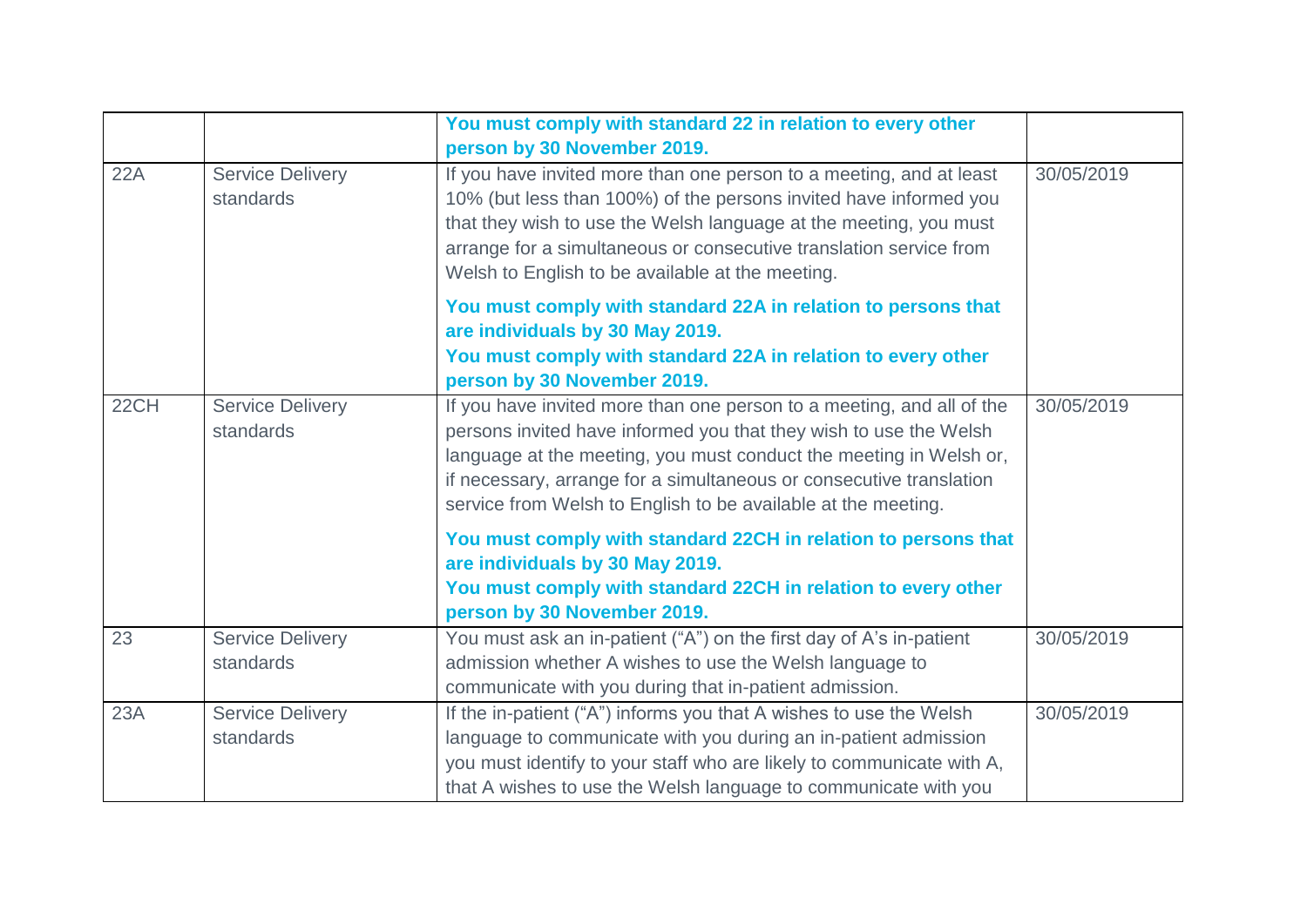|    |                                      | during that in-patient admission.                                                                                                                                                                                                                                                                                                                                                                                                                                                                                                                                                                                                                                                                    |            |
|----|--------------------------------------|------------------------------------------------------------------------------------------------------------------------------------------------------------------------------------------------------------------------------------------------------------------------------------------------------------------------------------------------------------------------------------------------------------------------------------------------------------------------------------------------------------------------------------------------------------------------------------------------------------------------------------------------------------------------------------------------------|------------|
| 24 | <b>Service Delivery</b><br>standards | You must produce and publish a policy on how to establish whether<br>an in-patient ("A") wishes to use the Welsh language during A's<br>inpatient admission if A is unable to inform you that A wishes to use<br>the Welsh language to communicate with you during an in-patient<br>admission.                                                                                                                                                                                                                                                                                                                                                                                                       | 30/05/2019 |
| 25 | <b>Service Delivery</b><br>standards | If you invite an individual ("A"), to a case conference which will be<br>held 5 or more working days after the invitation is sent-<br>(a) you must ask A whether A wishes to use the Welsh language at<br>the case conference, and inform A that, you will conduct the<br>conference in Welsh, or if necessary provide a translation service<br>from Welsh to English and from English to Welsh for that purpose,<br>and<br>(b) if A has informed you that A wishes to use the Welsh language at<br>the case conference, you must conduct the conference in Welsh or, if<br>necessary, provide a simultaneous or consecutive translation service<br>from Welsh to English and from English to Welsh. | 30/05/2019 |
| 26 | <b>Service Delivery</b><br>standards | If you arrange a meeting that is open to the public and at which public<br>participation is allowed you must state on any material advertising it,<br>and on any invitation to it, that anyone attending is welcome to use<br>the Welsh language at the meeting.                                                                                                                                                                                                                                                                                                                                                                                                                                     | 30/05/2019 |
| 27 | <b>Service Delivery</b><br>standards | When you send invitations to a meeting that you arrange which is<br>open to the public and at which public participation is allowed, you<br>must send the invitations in Welsh.                                                                                                                                                                                                                                                                                                                                                                                                                                                                                                                      | 30/05/2019 |
| 28 | <b>Service Delivery</b><br>standards | If you invite persons to speak at a meeting that you arrange which is<br>open to the public and at which public participation is allowed, you<br>$must$ —<br>(a) ask each person invited to speak whether he or she wishes to use                                                                                                                                                                                                                                                                                                                                                                                                                                                                    | 30/05/2019 |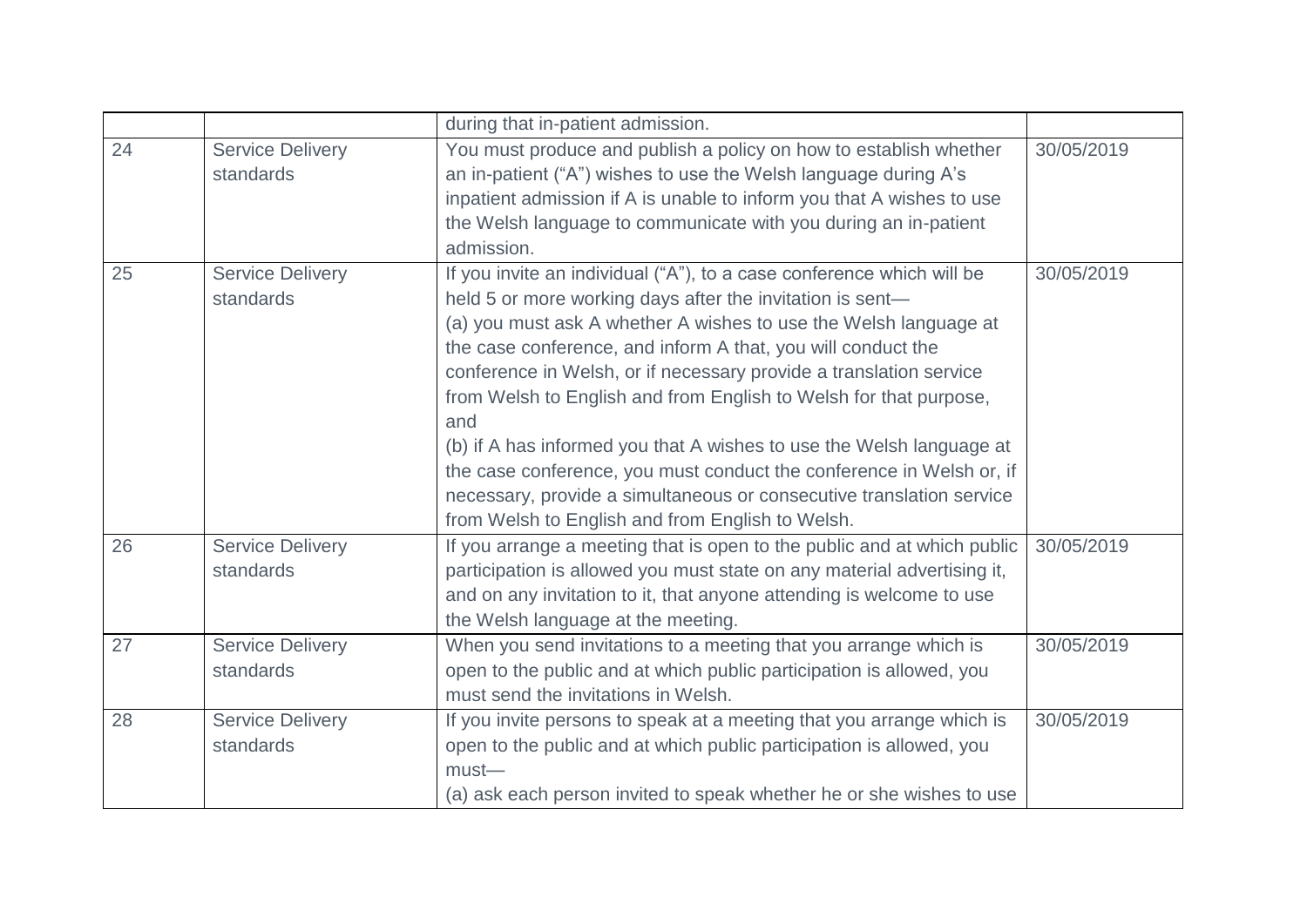|    |                         | the Welsh language, and                                                 |            |
|----|-------------------------|-------------------------------------------------------------------------|------------|
|    |                         | (b) if that person (or at least one of those persons) has informed you  |            |
|    |                         | that he or she wishes to use the Welsh language at the meeting,         |            |
|    |                         | provide a simultaneous or consecutive translation service from Welsh    |            |
|    |                         | to English for that purpose (unless you conduct the meeting in Welsh    |            |
|    |                         | without a translation service).                                         |            |
| 29 | <b>Service Delivery</b> | If you arrange a meeting that is open to the public and at which public | 30/05/2019 |
|    | standards               | participation is allowed, you must ensure that a simultaneous           |            |
|    |                         | translation service from Welsh to English is available at the meeting,  |            |
|    |                         | and you must orally inform those present in Welsh-                      |            |
|    |                         | (a) that they are welcome to use the Welsh language, and                |            |
|    |                         | (b) that a simultaneous translation service is available.               |            |
|    |                         | You must comply with standard 29 in every circumstance,                 |            |
|    |                         | except:                                                                 |            |
|    |                         | O where an invitation or material advertising a meeting has             |            |
|    |                         | asked the public to inform you whether they wish to use                 |            |
|    |                         | the Welsh language, and none of them have informed you                  |            |
|    |                         | that they wish to use the Welsh language at the meeting.                |            |
| 30 | <b>Service Delivery</b> | If you produce and display any written material at a meeting that you   | 30/05/2019 |
|    | standards               | arrange which is open to the public, you must ensure that the           |            |
|    |                         | material is displayed in Welsh, and you must not treat any Welsh        |            |
|    |                         | language text less favourably than the English language text.           |            |
| 31 | <b>Service Delivery</b> | If you organise a public event, or fund at least 50% of a public event, | 30/05/2019 |
|    | standards               | you must ensure that, in promoting the event, the Welsh language is     |            |
|    |                         | treated no less favourably than the English language (for example, in   |            |
|    |                         | the way the event is advertised or publicised).                         |            |
| 32 | <b>Service Delivery</b> | If you organise a public event, or fund at least 50% of a public event, | 30/05/2019 |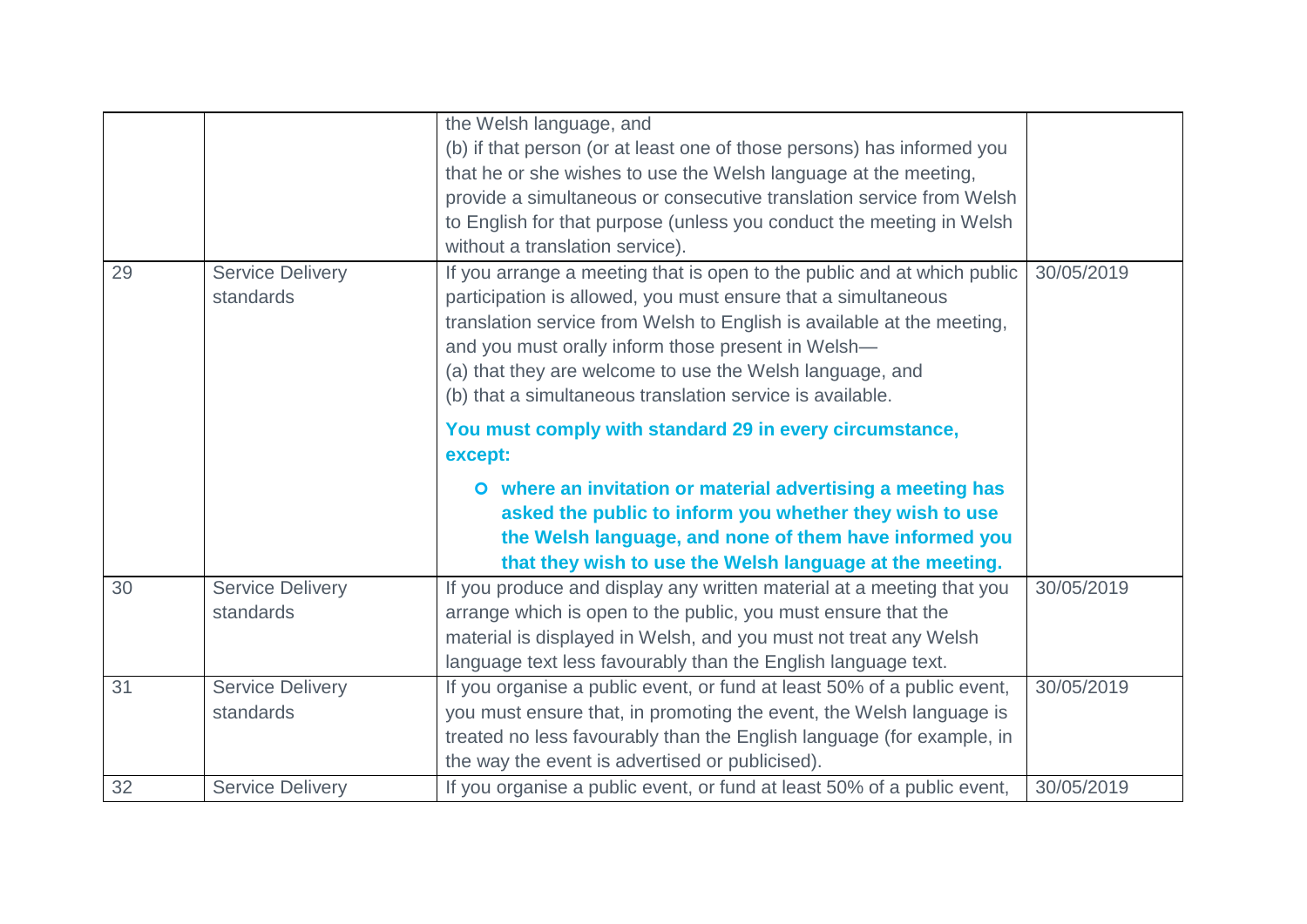|    | standards                            | you must ensure that the Welsh language is treated no less<br>favourably than the English language at the event (for example, in<br>relation to services offered to persons attending the event, in relation<br>to signs you produce and display at the event and in relation to audio<br>announcements made at the event). |            |
|----|--------------------------------------|-----------------------------------------------------------------------------------------------------------------------------------------------------------------------------------------------------------------------------------------------------------------------------------------------------------------------------|------------|
|    |                                      | You must comply with standard 32 in every circumstance,<br>except in relation to face to face services offered at the event.<br>In relation to face to face services offered at the event, you must<br>comply in every circumstance, except:                                                                                |            |
|    |                                      | O where it is necessary for a representative who does not<br>speak Welsh to provide a service on a specific subject<br>matter; and<br>where no Welsh speaking representative is available to<br>$\bullet$<br>provide a service on that specific subject matter.                                                             |            |
| 33 | <b>Service Delivery</b><br>standards | Any publicity or advertising material that you produce must be<br>produced in Welsh, and if you produce the material in Welsh and in<br>English, you must not treat the Welsh language version less<br>favourably than you treat the English language version.                                                              | 30/05/2019 |
| 34 | <b>Service Delivery</b><br>standards | Any material that you produce and display in public must be<br>displayed in Welsh, and you must not treat any Welsh language<br>version of the material less favourably than the English language<br>version.                                                                                                               | 30/05/2019 |
| 36 | <b>Service Delivery</b><br>standards | If you produce a form that is to be completed by an individual, you<br>must produce it in Welsh.                                                                                                                                                                                                                            | 30/05/2019 |
| 37 | <b>Service Delivery</b><br>standards | If you produce a document (but not a form) which is available to one<br>or more individuals, you must produce it in Welsh-<br>(a) if the subject matter of the document suggests that it should be                                                                                                                          | 30/11/2019 |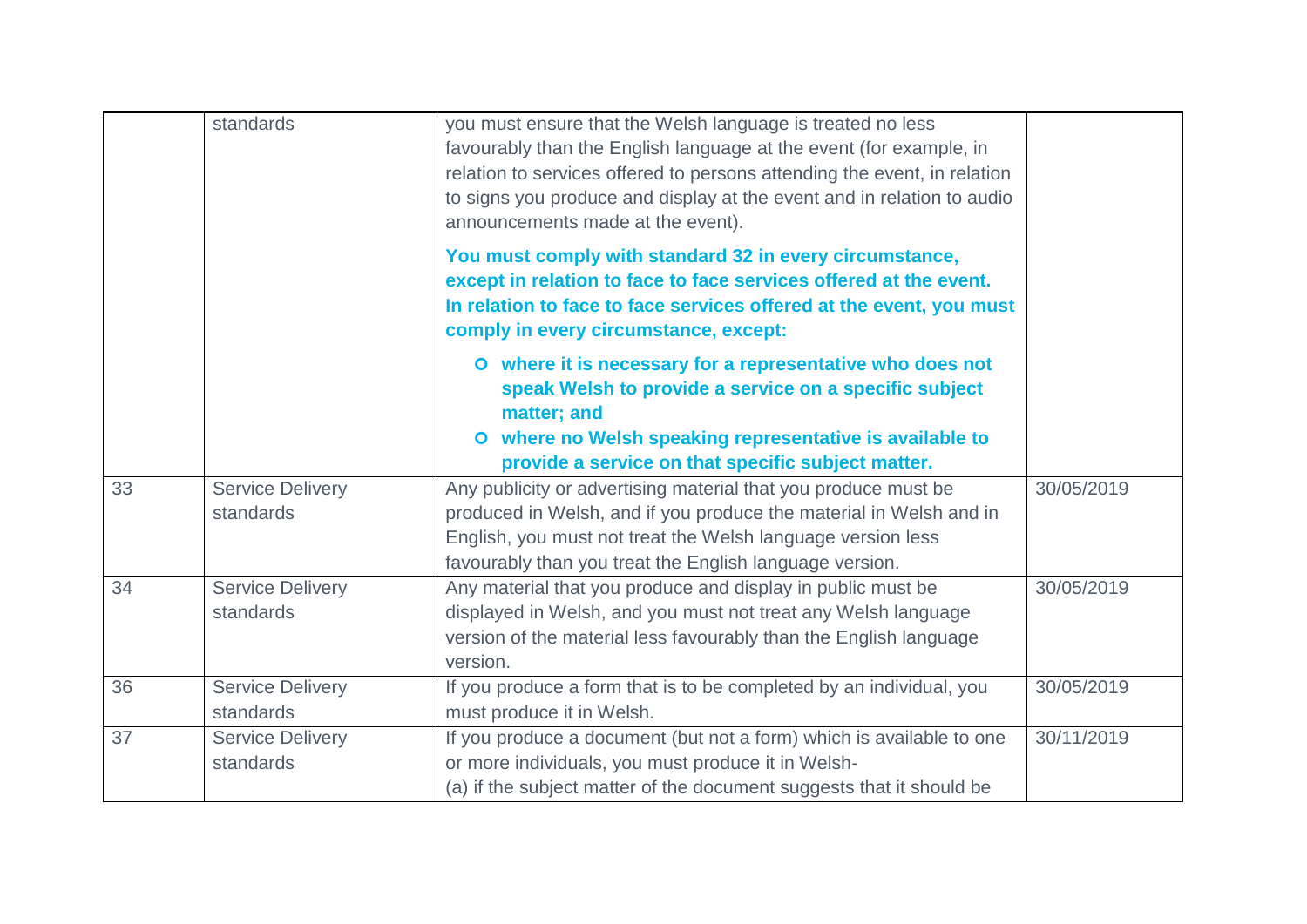|    |                         | produced in Welsh, or                                                  |            |
|----|-------------------------|------------------------------------------------------------------------|------------|
|    |                         | (b) if the anticipated audience, and their expectations, suggests that |            |
|    |                         | the document should be produced in Welsh.                              |            |
| 38 | <b>Service Delivery</b> | If you produce a document or a form in Welsh and in English you        | 30/05/2019 |
|    | standards               | $must$ —                                                               |            |
|    |                         | (a) not treat any Welsh language version less favourably than you      |            |
|    |                         | treat the English language version (whether separate versions or       |            |
|    |                         | not);                                                                  |            |
|    |                         | (b) not differentiate between the Welsh and English version in         |            |
|    |                         | relation to any requirements that are relevant to the document or      |            |
|    |                         | form (for example in relation to any deadline for submitting the form, |            |
|    |                         | or in relation to the time allowed to respond to the content of the    |            |
|    |                         | document or form); and                                                 |            |
|    |                         | (c) ensure that the English language version clearly states that the   |            |
|    |                         | document or form is also available in Welsh.                           |            |
| 39 | <b>Service Delivery</b> | You must ensure that-                                                  | 30/05/2020 |
|    | standards               | (a) the text of each page of your website is available in Welsh,       |            |
|    |                         | (b) every Welsh language page on your website is fully functional,     |            |
|    |                         | and                                                                    |            |
|    |                         | (c) the Welsh language is not treated less favourably than the English |            |
|    |                         | language on your website.                                              |            |
| 40 | <b>Service Delivery</b> | You must ensure that-                                                  | 30/05/2019 |
|    | standards               | (a) the text of the homepage of your website is available in Welsh,    |            |
|    |                         | (b) any Welsh language text on your homepage (or, where relevant,      |            |
|    |                         | your Welsh language homepage) is fully functional, and                 |            |
|    |                         | (c) the Welsh language is treated no less favourably than the English  |            |
|    |                         | language in relation to the homepage of your website.                  |            |
| 41 | <b>Service Delivery</b> | You must ensure that when you publish a new page on your website       | 30/05/2019 |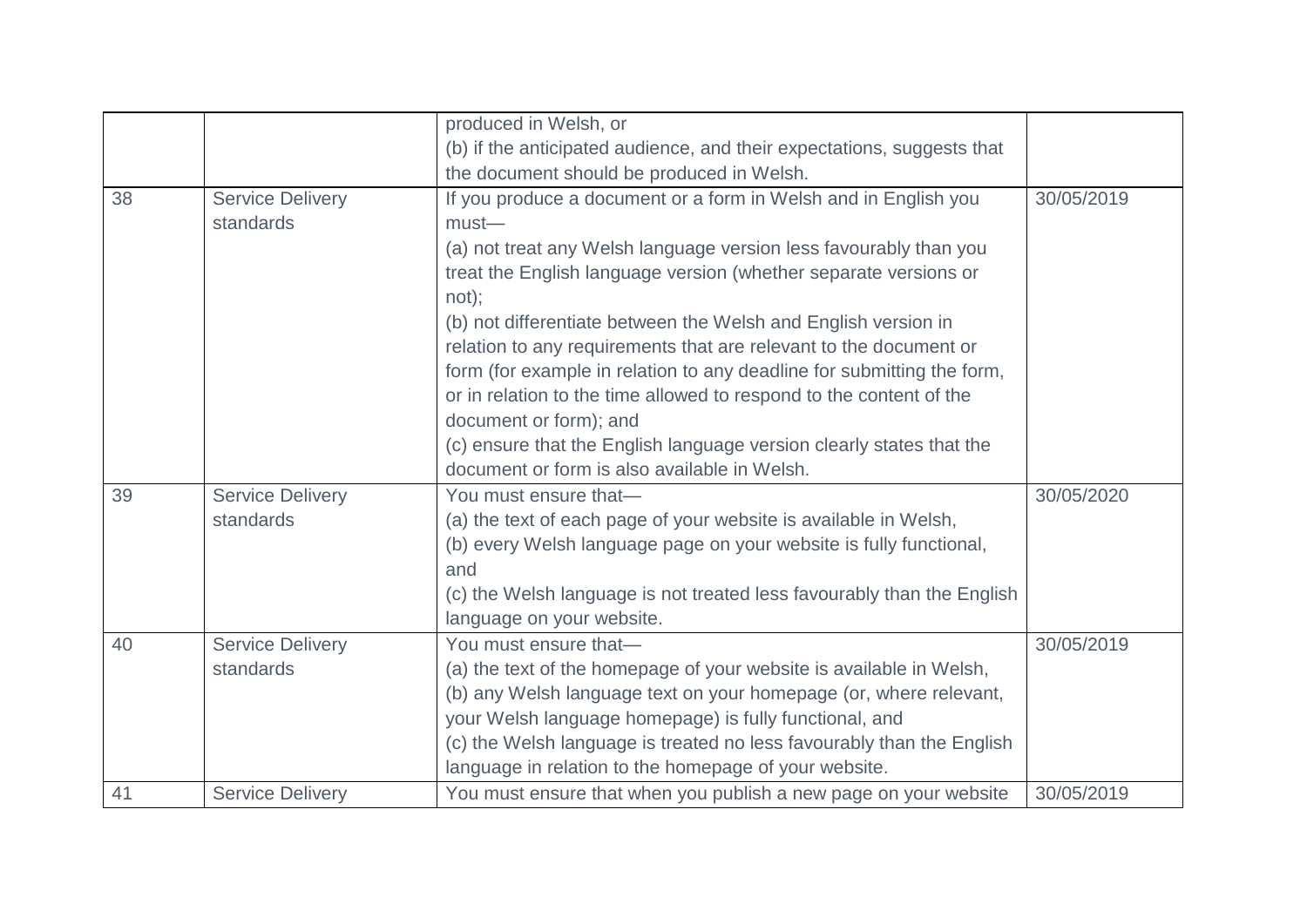|    | standards               | or amend a page-                                                      |            |
|----|-------------------------|-----------------------------------------------------------------------|------------|
|    |                         | (a) the text of that page is available in Welsh,                      |            |
|    |                         | (b) any Welsh language version of that page is fully functional, and  |            |
|    |                         | (c) the Welsh language is treated no less favourably than the English |            |
|    |                         | language in relation to that page.                                    |            |
| 42 | <b>Service Delivery</b> | If you have a Welsh language web page that corresponds to an          | 30/05/2019 |
|    | standards               | English language web page, you must state clearly on the English      |            |
|    |                         | language web page that the page is also available in Welsh, and you   |            |
|    |                         | must provide a direct link to the Welsh page on the corresponding     |            |
|    |                         | English page.                                                         |            |
| 43 | <b>Service Delivery</b> | You must provide the interface and menus on every page of your        | 30/05/2020 |
|    | standards               | website in Welsh.                                                     |            |
| 44 | <b>Service Delivery</b> | All apps that you publish must function fully in Welsh, and the Welsh | 30/05/2019 |
|    | standards               | language must be treated no less favourably than the English          |            |
|    |                         | language in relation to that app.                                     |            |
| 45 | <b>Service Delivery</b> | When you use social media you must not treat the Welsh language       | 30/05/2019 |
|    | standards               | less favourably than the English language.                            |            |
|    |                         | You must comply with standard 45 in the following                     |            |
|    |                         | circumstances:                                                        |            |
|    |                         | O when using social media on your corporate and                       |            |
|    |                         | departmental accounts.                                                |            |
| 46 | <b>Service Delivery</b> | If a person contacts you by social media in Welsh, you must reply in  | 30/05/2019 |
|    | standards               | Welsh (if an answer is required).                                     |            |
| 47 | <b>Service Delivery</b> | When you-                                                             | 30/05/2019 |
|    | standards               | (a) erect a new sign or renew a sign (including temporary signs); or  |            |
|    |                         | (b) publish or display a notice;                                      |            |
|    |                         | any text displayed on the sign or notice must be displayed in Welsh   |            |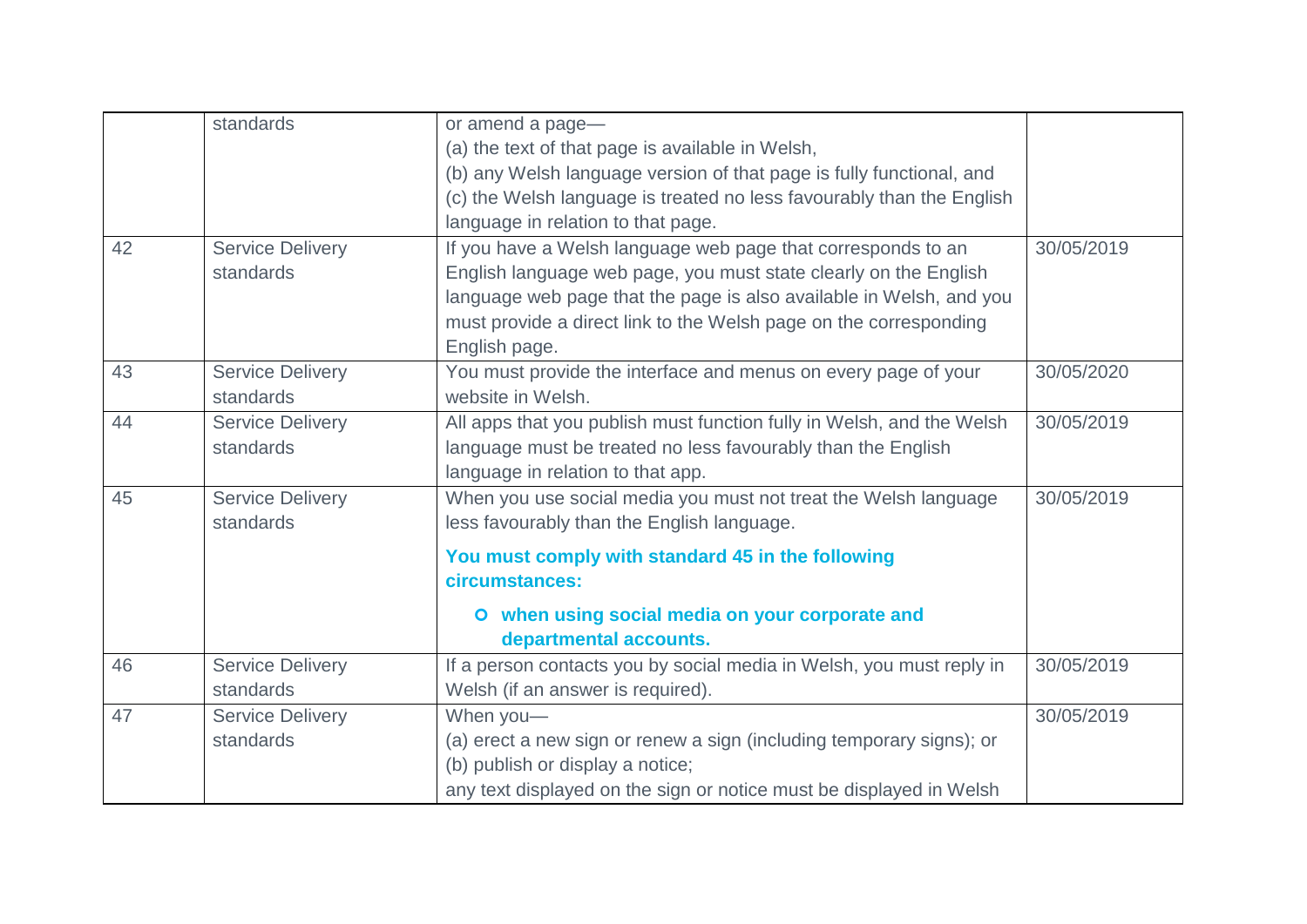|    |                         | (whether on the same sign or notice as you display corresponding       |            |
|----|-------------------------|------------------------------------------------------------------------|------------|
|    |                         | English language text or on a separate sign or notice); and if the     |            |
|    |                         | same text is displayed in Welsh and in English, you must not treat the |            |
|    |                         | Welsh language text less favourably than the English language text.    |            |
| 48 | <b>Service Delivery</b> | When you-                                                              | 30/05/2019 |
|    | standards               | (a) erect a new sign or renew a sign (including temporary signs); or   |            |
|    |                         | (b) publish or display a notice;                                       |            |
|    |                         | which conveys the same information in Welsh and in English, the        |            |
|    |                         | Welsh language text must be positioned so that it is likely to be read |            |
|    |                         | first.                                                                 |            |
| 49 | <b>Service Delivery</b> | You must ensure that the Welsh language text on signs and notices      | 30/05/2019 |
|    | standards               | is accurate in terms of meaning and expression.                        |            |
| 50 | <b>Service Delivery</b> | Any reception service you make available in English at your reception  | 30/05/2019 |
|    | standards               | must also be available in Welsh, and any person who requires a         |            |
|    |                         | Welsh language reception service at your reception must not be         |            |
|    |                         | treated less favourably than a person who requires an English          |            |
|    |                         | language reception service.                                            |            |
|    |                         | You must comply with standard 50 in relation to the following by       |            |
|    |                         | 30 May 2019:                                                           |            |
|    |                         | O the body's main reception services.                                  |            |
|    |                         | You must comply with standard 50 in relation to the following by       |            |
|    |                         | <b>30 November 2019:</b>                                               |            |
|    |                         | O every other reception service.                                       |            |
| 52 | <b>Service Delivery</b> | You must display a sign in your reception which states (in Welsh) that | 30/05/2019 |
|    | standards               | persons are welcome to use the Welsh language at the reception.        |            |
|    |                         | You must comply with standard 52 in relation to the following by       |            |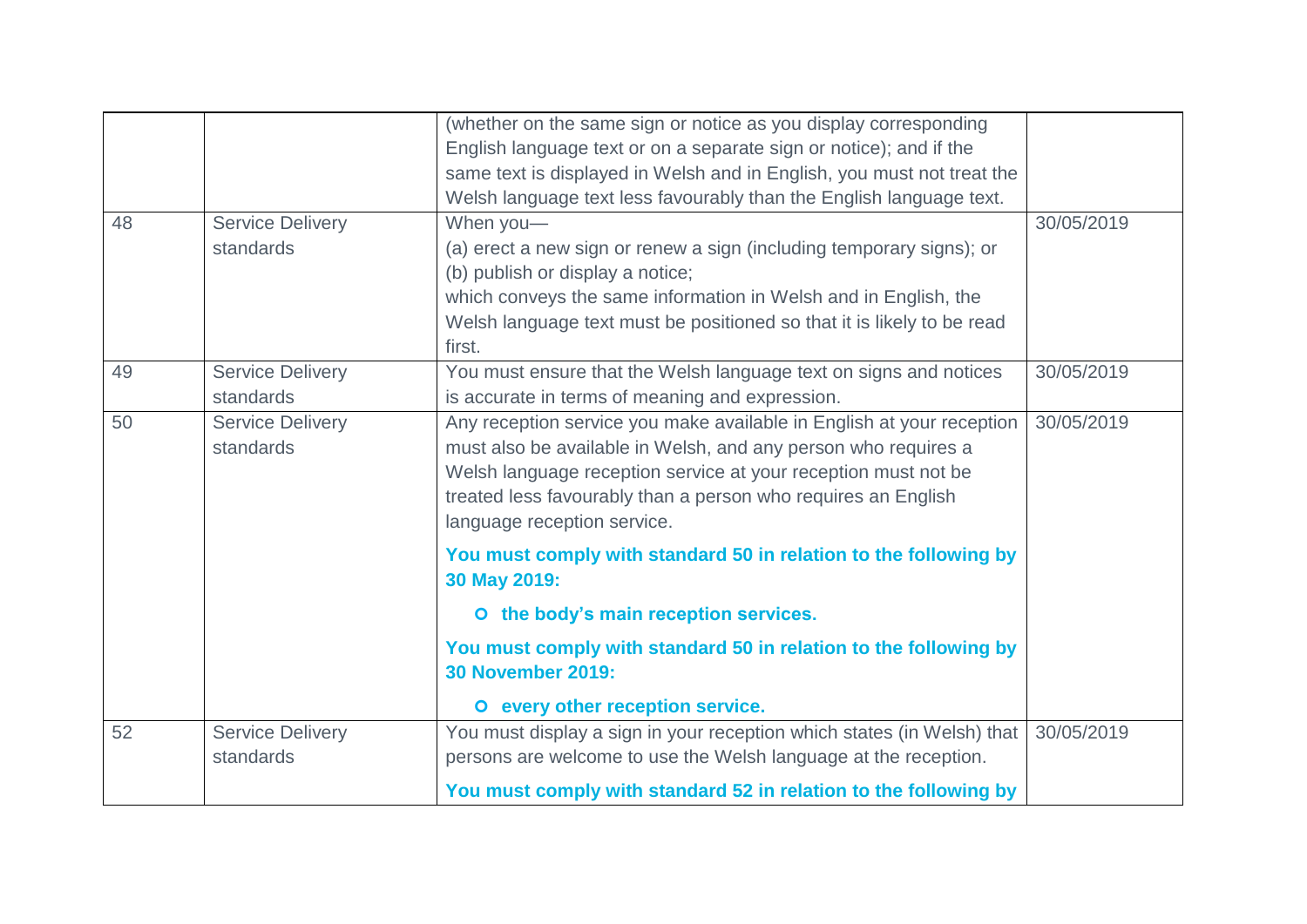|    |                                      | 30 May 2019:                                                                                                                                                                                                                                                                                                                                                                                                                                                                                                                                                          |            |
|----|--------------------------------------|-----------------------------------------------------------------------------------------------------------------------------------------------------------------------------------------------------------------------------------------------------------------------------------------------------------------------------------------------------------------------------------------------------------------------------------------------------------------------------------------------------------------------------------------------------------------------|------------|
|    |                                      | O the body's main reception services.                                                                                                                                                                                                                                                                                                                                                                                                                                                                                                                                 |            |
|    |                                      | You must comply with standard 52 in relation to the following by<br><b>30 November 2019:</b>                                                                                                                                                                                                                                                                                                                                                                                                                                                                          |            |
|    |                                      | O every other reception service.                                                                                                                                                                                                                                                                                                                                                                                                                                                                                                                                      |            |
| 53 | <b>Service Delivery</b><br>standards | You must ensure that staff at the reception who are able to provide a<br>Welsh language reception service wear a badge to convey that.                                                                                                                                                                                                                                                                                                                                                                                                                                | 30/05/2019 |
| 54 | <b>Service Delivery</b><br>standards | Any documents that you publish which relate to applications for a<br>grant must be published in Welsh, and you must not treat a Welsh<br>language version of such documents less favourably than an English<br>language version.                                                                                                                                                                                                                                                                                                                                      | 30/05/2019 |
| 55 | <b>Service Delivery</b><br>standards | When you invite applications for a grant, you must-<br>(a) state in the invitation that applications may be submitted in Welsh<br>and that any application submitted in Welsh will be treated no less<br>favourably than an application submitted in English; and<br>(b) not treat applications for a grant submitted in Welsh less<br>favourably than applications submitted in English (including, amongst<br>other matters, in relation to the closing date for receiving applications<br>and in relation to the timescale for informing applicants of decisions). | 30/05/2019 |
| 56 | <b>Service Delivery</b><br>standards | When you inform an applicant of your decision in relation to an<br>application for a grant, you must do so in Welsh if the application was<br>submitted in Welsh.                                                                                                                                                                                                                                                                                                                                                                                                     | 30/05/2019 |
| 57 | <b>Service Delivery</b><br>standards | Any invitations to tender for a contract that you publish must be<br>published in Welsh if the subject matter of the contract suggests that<br>it should be produced in Welsh, and you must not treat a Welsh<br>language version of any invitation less favourably than an English                                                                                                                                                                                                                                                                                   | 30/05/2019 |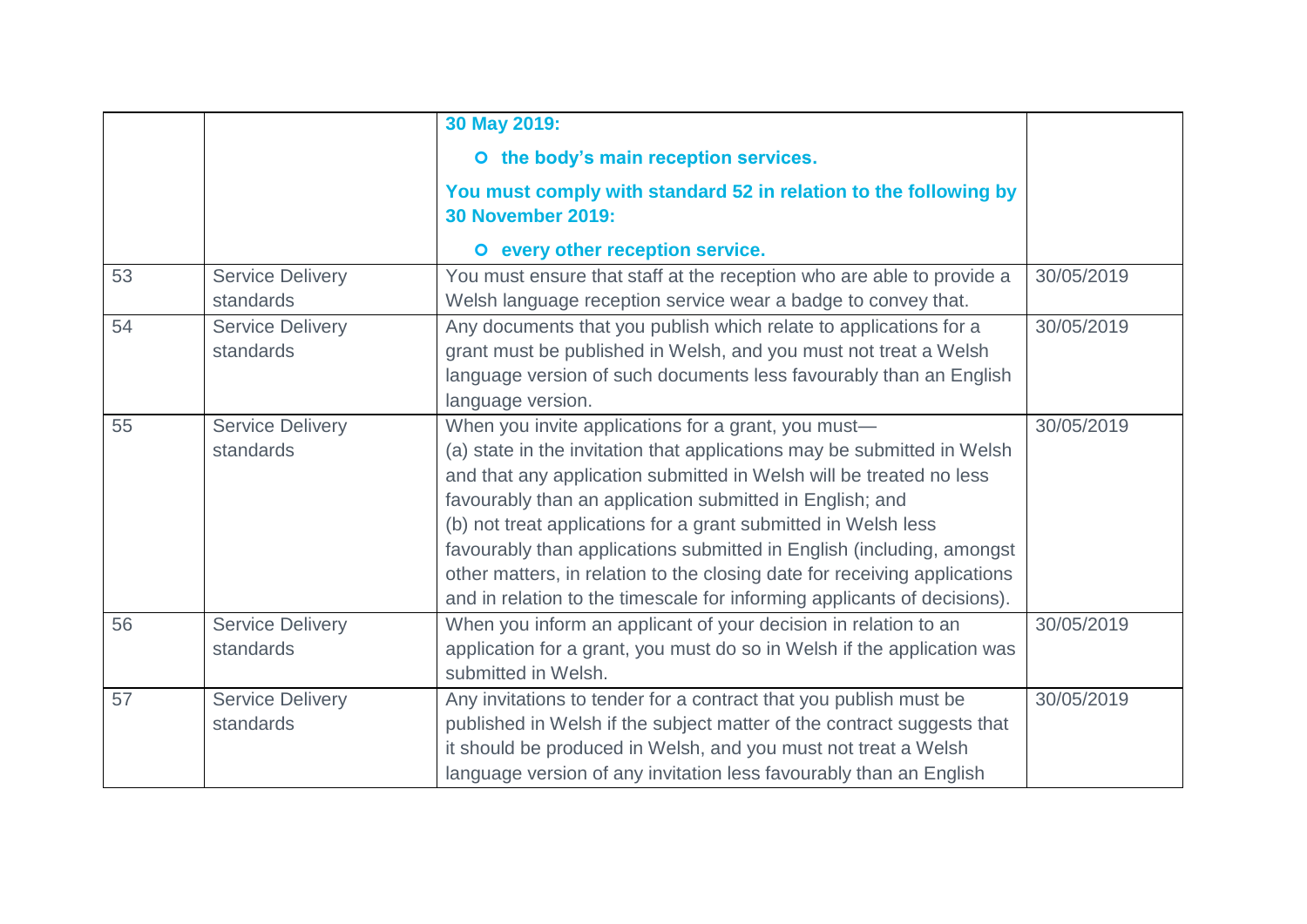|    |                                      | language version.                                                                                                                                                                                                                                                                                                                                                                                                                                                                                                                                       |            |
|----|--------------------------------------|---------------------------------------------------------------------------------------------------------------------------------------------------------------------------------------------------------------------------------------------------------------------------------------------------------------------------------------------------------------------------------------------------------------------------------------------------------------------------------------------------------------------------------------------------------|------------|
| 58 | <b>Service Delivery</b><br>standards | When you publish invitations to tender for a contract, you must-<br>(a) state in the invitation that tenders may be submitted in Welsh, and<br>that a tender submitted in Welsh will be treated no less favourably<br>than a tender submitted in English, and<br>(b) not treat a tender for a contract submitted in Welsh less<br>favourably than a tender submitted in English (including, amongst<br>other matters, in relation to the closing date for receiving tenders, and<br>in relation to the timescale for informing tenderers of decisions). | 30/05/2019 |
| 59 | <b>Service Delivery</b><br>standards | When you inform a tenderer of your decision in relation to a tender,<br>you must do so in Welsh if the tender was submitted in Welsh.                                                                                                                                                                                                                                                                                                                                                                                                                   | 30/05/2019 |
| 60 | <b>Service Delivery</b><br>standards | You must promote any Welsh language service that you provide, and<br>advertise that service in Welsh.                                                                                                                                                                                                                                                                                                                                                                                                                                                   | 30/05/2019 |
| 61 | <b>Service Delivery</b><br>standards | If you provide a service in Welsh that corresponds to a service you<br>provide in English, any publicity or document that you produce, or<br>website that you publish, which refers to the English service must<br>also state that a corresponding service is available in Welsh.                                                                                                                                                                                                                                                                       | 30/05/2019 |
| 62 | <b>Service Delivery</b><br>standards | When you form, revise or present your corporate identity, you must<br>not treat the Welsh language less favourably than the English<br>language.                                                                                                                                                                                                                                                                                                                                                                                                        | 30/05/2019 |
| 63 | <b>Service Delivery</b><br>standards | If you offer an education course to one or more individuals, you<br>$must$ —<br>(a) undertake an assessment of the need for that course to be<br>offered in Welsh;<br>(b) offer that course in Welsh if the assessment indicated that the<br>course needs to be offered in Welsh.                                                                                                                                                                                                                                                                       | 30/11/2019 |
| 64 | <b>Service Delivery</b><br>standards | When you announce a recorded message over a public address<br>system, you must make that announcement in Welsh and, if the                                                                                                                                                                                                                                                                                                                                                                                                                              | 30/05/2019 |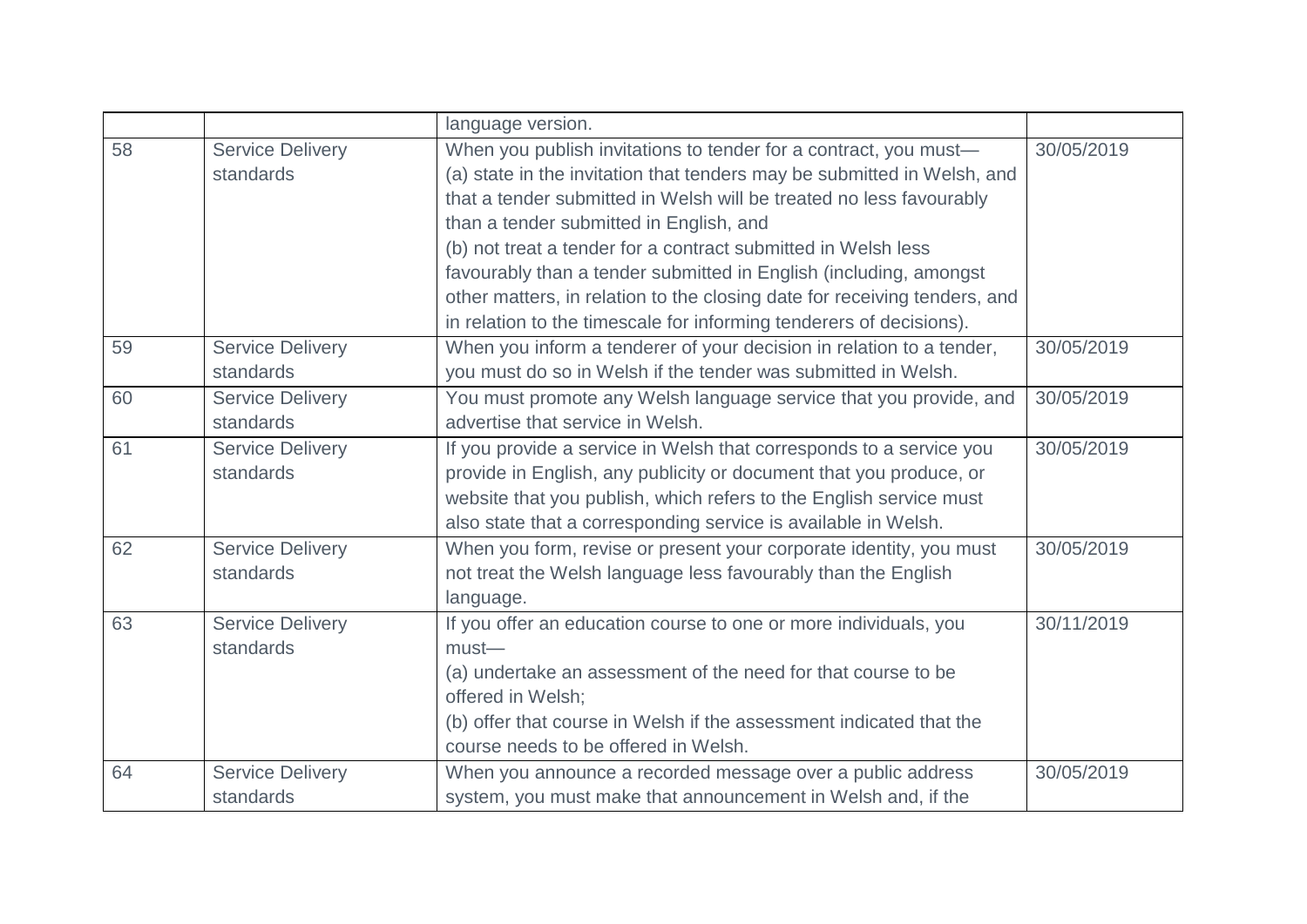|    |                                      | announcement is made in Welsh and in English, the announcement<br>must be made in Welsh first.                                                                                                                                                                                                                                                          |            |
|----|--------------------------------------|---------------------------------------------------------------------------------------------------------------------------------------------------------------------------------------------------------------------------------------------------------------------------------------------------------------------------------------------------------|------------|
| 65 | <b>Service Delivery</b><br>standards | When you know that a primary care provider is willing to provide a<br>primary care service or part of a primary care service through the<br>medium of Welsh, you must designate and maintain a page on your<br>website (in Welsh) containing that information.                                                                                          | 30/05/2019 |
| 66 | <b>Service Delivery</b><br>standards | You must-<br>(a) provide an English to Welsh translation service for use by a<br>primary care provider to enable it to obtain Welsh language<br>translations of signs or notices displayed in connection with its<br>primary care service, and<br>(b) encourage the use of the translation service provided by you in<br>accordance with this standard. | 30/05/2019 |
| 67 | <b>Service Delivery</b><br>standards | You must-<br>(a) make available to a primary care provider a badge for it or its staff<br>to wear to convey that they are able to speak Welsh, and<br>(b) promote to a primary care provider the wearing of the badge.                                                                                                                                  | 30/05/2019 |
| 68 | <b>Service Delivery</b><br>standards | You must provide training courses, information or hold events so that<br>a primary care provider can develop-<br>(a) an awareness of the Welsh language (including awareness of its<br>history and its role in Welsh culture); and<br>(b) an understanding of how the Welsh language can be used in the<br>workplace.                                   | 30/05/2019 |
| 69 | <b>Policy Making standards</b>       | When you formulate a new policy, or review or revise an existing<br>policy, you must consider what effects, if any (whether positive or<br>adverse), the policy decision would have on-<br>(a) opportunities for persons to use the Welsh language, and<br>(b) treating the Welsh language no less favourably than the English                          | 30/05/2019 |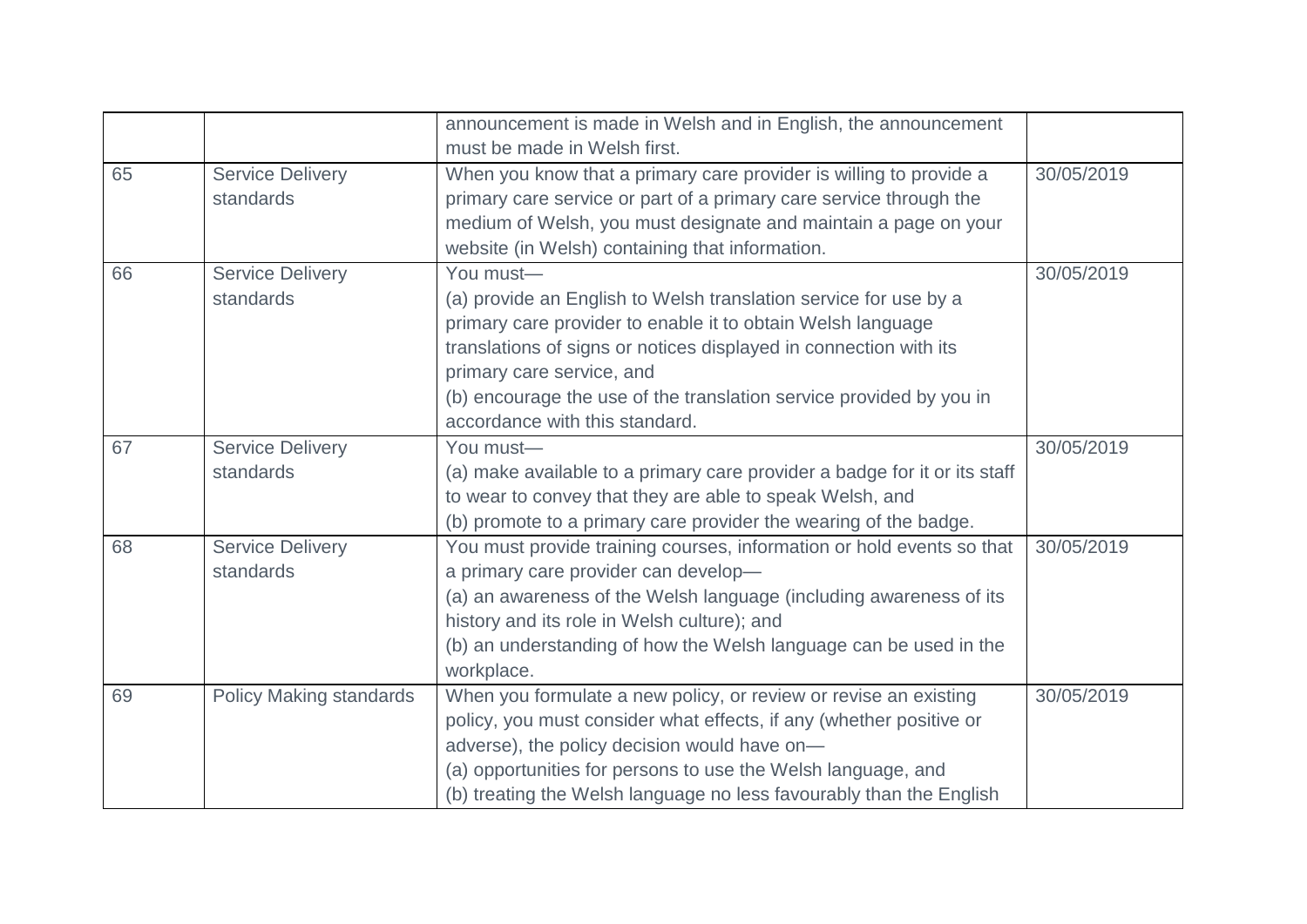|    |                                | language.                                                                                                                                                                                                                                                                                                                                                                                                                                                      |            |
|----|--------------------------------|----------------------------------------------------------------------------------------------------------------------------------------------------------------------------------------------------------------------------------------------------------------------------------------------------------------------------------------------------------------------------------------------------------------------------------------------------------------|------------|
| 70 | <b>Policy Making standards</b> | When you formulate a new policy, or review or revise an existing<br>policy, you must consider how the policy could be formulated (or how<br>an existing policy could be changed) so that the policy decision would<br>have positive effects, or increased positive effects, on-<br>(a) opportunities for persons to use the Welsh language, and<br>(b) treating the Welsh language no less favourably than the English<br>language.                            | 30/05/2019 |
| 71 | <b>Policy Making standards</b> | When you formulate a new policy, or review or revise an existing<br>policy, you must consider how the policy could be formulated (or how<br>an existing policy could be changed) so that the policy decision would<br>not have adverse effects, or so that it would have decreased adverse<br>effects, on-<br>(a) opportunities for persons to use the Welsh language, and<br>(b) treating the Welsh language no less favourably than the English<br>language. | 30/05/2019 |
| 72 | <b>Policy Making standards</b> | When you publish a consultation document which relates to a policy<br>decision, the document must consider, and seek views on, the effects<br>(whether positive or adverse) that the policy decision under<br>consideration would have on-<br>(a) opportunities for persons to use the Welsh language, and<br>(b) treating the Welsh language no less favourably than the English<br>language.                                                                 | 30/05/2019 |
| 73 | <b>Policy Making standards</b> | When you publish a consultation document which relates to a policy<br>decision the document must consider, and seek views on, how the<br>policy under consideration could be formulated or revised so that it<br>would have positive effects, or increased positive effects, on-<br>(a) opportunities for persons to use the Welsh language, and                                                                                                               | 30/05/2019 |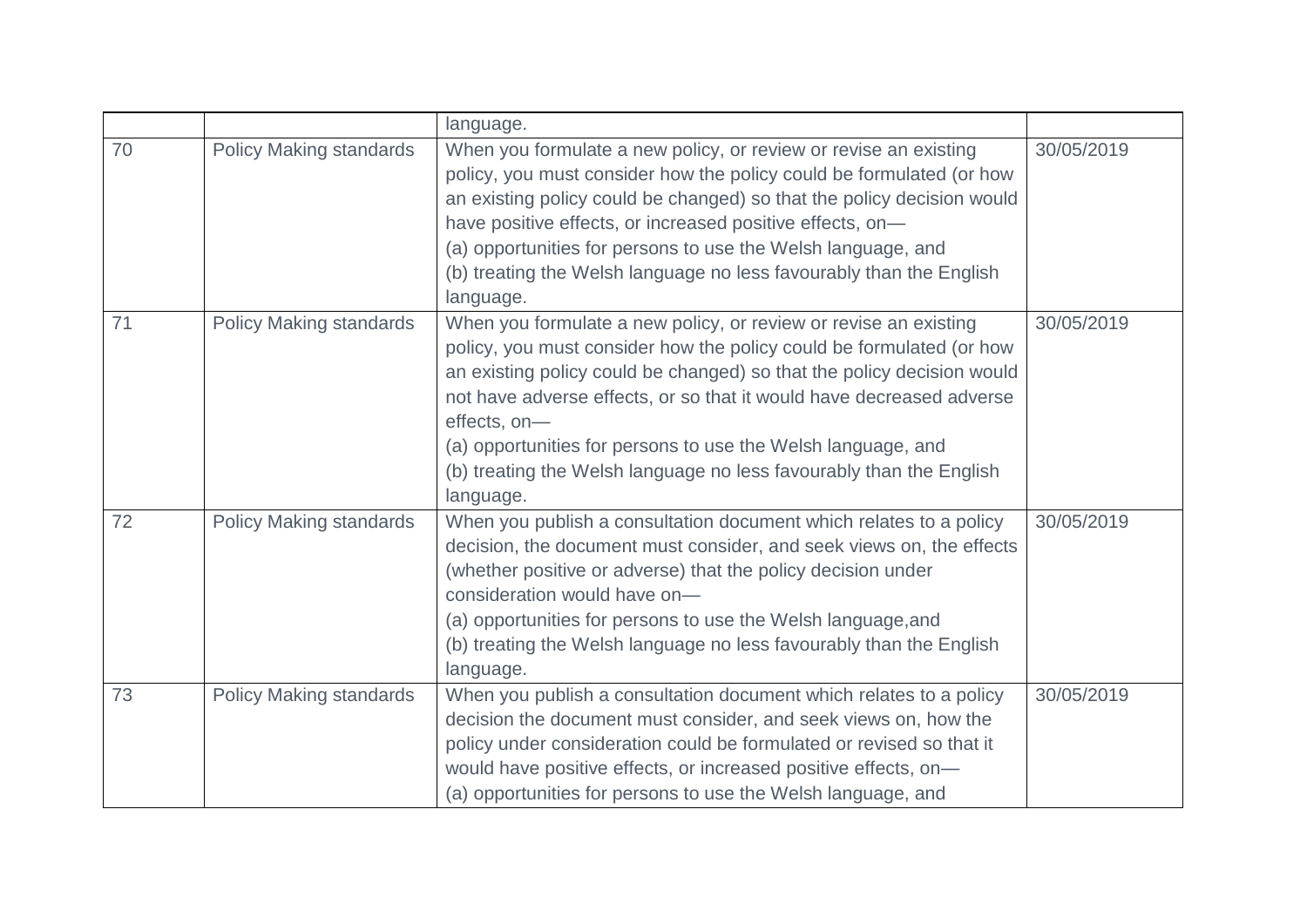|    |                                | (b) treating the Welsh language no less favourably than the English                                                                                                                                                                                                                                                                                                                                                                                                        |            |
|----|--------------------------------|----------------------------------------------------------------------------------------------------------------------------------------------------------------------------------------------------------------------------------------------------------------------------------------------------------------------------------------------------------------------------------------------------------------------------------------------------------------------------|------------|
|    |                                | language                                                                                                                                                                                                                                                                                                                                                                                                                                                                   |            |
| 74 | <b>Policy Making standards</b> | When you publish a consultation document which relates to a policy<br>decision the document must consider, and seek views on, how the<br>policy under consideration could be formulated or revised so that it<br>would not have adverse effects, or so that it would have decreased<br>adverse effects, on-<br>(a) opportunities for persons to use the Welsh language, and<br>(b) treating the Welsh language no less favourably than the English<br>language.            | 30/05/2019 |
| 75 | <b>Policy Making standards</b> | When you commission or undertake research that is intended to<br>assist you to make a policy decision, you must ensure that the<br>research considers what effects, if any (and whether positive or<br>adverse), the policy decision under consideration would have on-<br>(a) opportunities for persons to use the Welsh language, and<br>(b) treating the Welsh language no less favourably than the English<br>language.                                                | 30/05/2019 |
| 76 | <b>Policy Making standards</b> | When you commission or undertake research that is intended to<br>assist you to make a policy decision, you must ensure that the<br>research considers how the policy decision under consideration could<br>be made so that it would have positive effects, or so that it would<br>have increased positive effects, on-<br>(a) opportunities for persons to use the Welsh language, and<br>(b) treating the Welsh language no less favourably than the English<br>language. | 30/05/2019 |
| 77 | <b>Policy Making standards</b> | When you commission or undertake research that is intended to<br>assist you to make a policy decision, you must ensure that the<br>research considers how the policy decision under consideration could                                                                                                                                                                                                                                                                    | 30/05/2019 |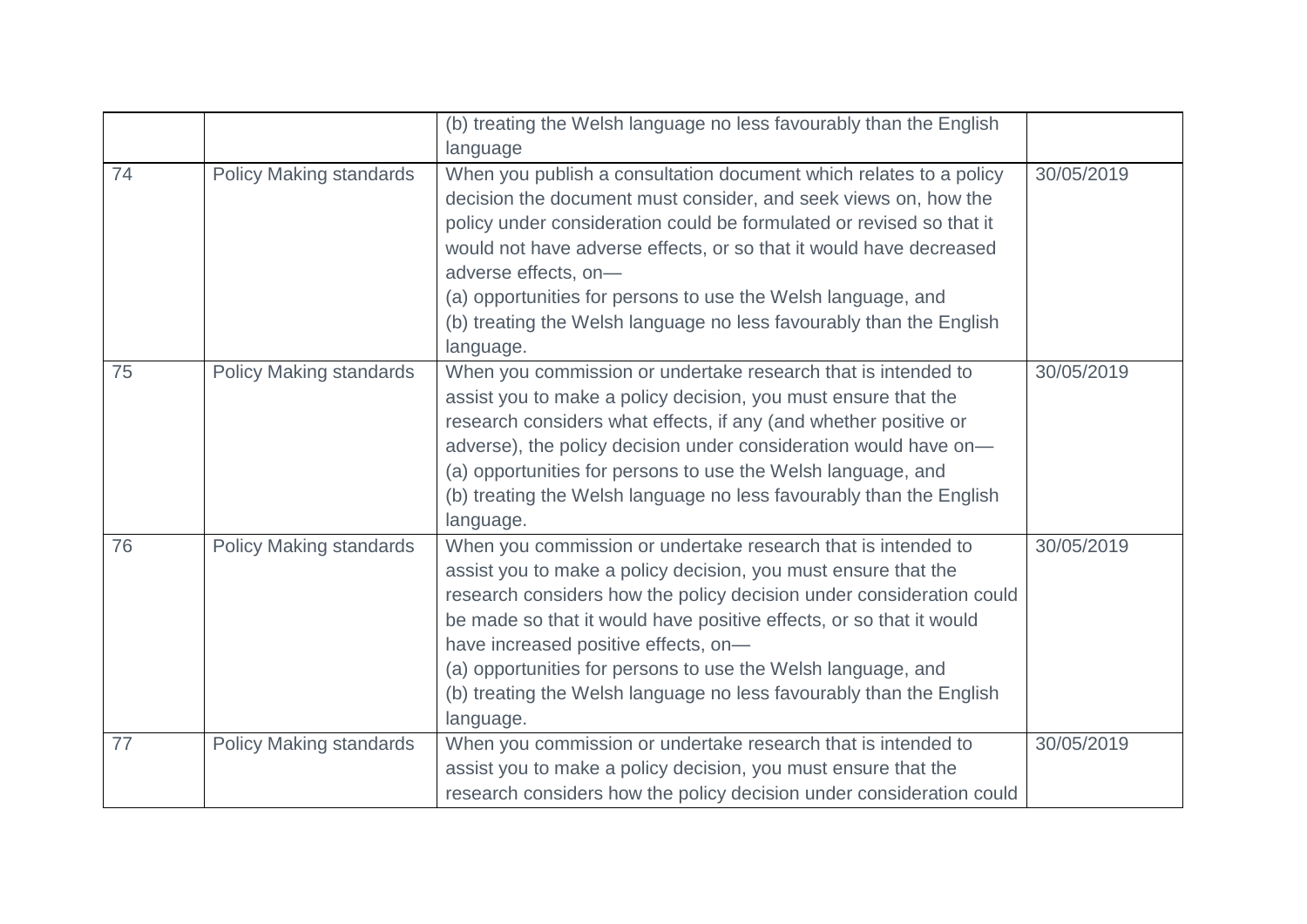|            |                                | be made so that it would not have adverse effects, or so that it would<br>have decreased adverse effects, on-<br>(a) opportunities for persons to use the Welsh language, and<br>(b) treating the Welsh language no less favourably than the English                                                                                                                                                                                                                                                                                                                                                                                                                                                                                                                                                                                                                                                                                                                                                                                                                    |            |
|------------|--------------------------------|-------------------------------------------------------------------------------------------------------------------------------------------------------------------------------------------------------------------------------------------------------------------------------------------------------------------------------------------------------------------------------------------------------------------------------------------------------------------------------------------------------------------------------------------------------------------------------------------------------------------------------------------------------------------------------------------------------------------------------------------------------------------------------------------------------------------------------------------------------------------------------------------------------------------------------------------------------------------------------------------------------------------------------------------------------------------------|------------|
|            |                                | language                                                                                                                                                                                                                                                                                                                                                                                                                                                                                                                                                                                                                                                                                                                                                                                                                                                                                                                                                                                                                                                                |            |
| 78         | <b>Policy Making standards</b> | You must publish a policy on providing a primary care service which<br>requires you to take the following into account when you make<br>decisions in relation to providing a primary care service-<br>(a) what effects, if any (and whether positive or negative), the<br>decision would have on-<br>(i) opportunities for persons to use the Welsh language, and<br>(ii) treating the Welsh language no less favourably than the English<br>language;<br>(b) how that decision could be taken or implemented so that it would<br>have positive effects, or increased positive effects, on-<br>(i) opportunities for persons to use the Welsh language, and<br>(ii) treating the Welsh language no less favourably than the English<br>language; and<br>(c) how the decision could be taken or implemented so that it would<br>not have adverse effects, or so that it would have decreased adverse<br>effects on-<br>(i) opportunities for persons to use the Welsh language, and<br>(ii) treating the Welsh language no less favourably than the English<br>language. | 30/11/2019 |
| <b>78A</b> | <b>Policy Making standards</b> | On the expiry of 5 years after publishing the policy in accordance with<br>standard 78 (whether or not revisions have been made to that policy)<br>and on the expiry of each subsequent period of 5 years you must -<br>(a) assess to what extent you have complied with the policy; and                                                                                                                                                                                                                                                                                                                                                                                                                                                                                                                                                                                                                                                                                                                                                                                | 30/11/2019 |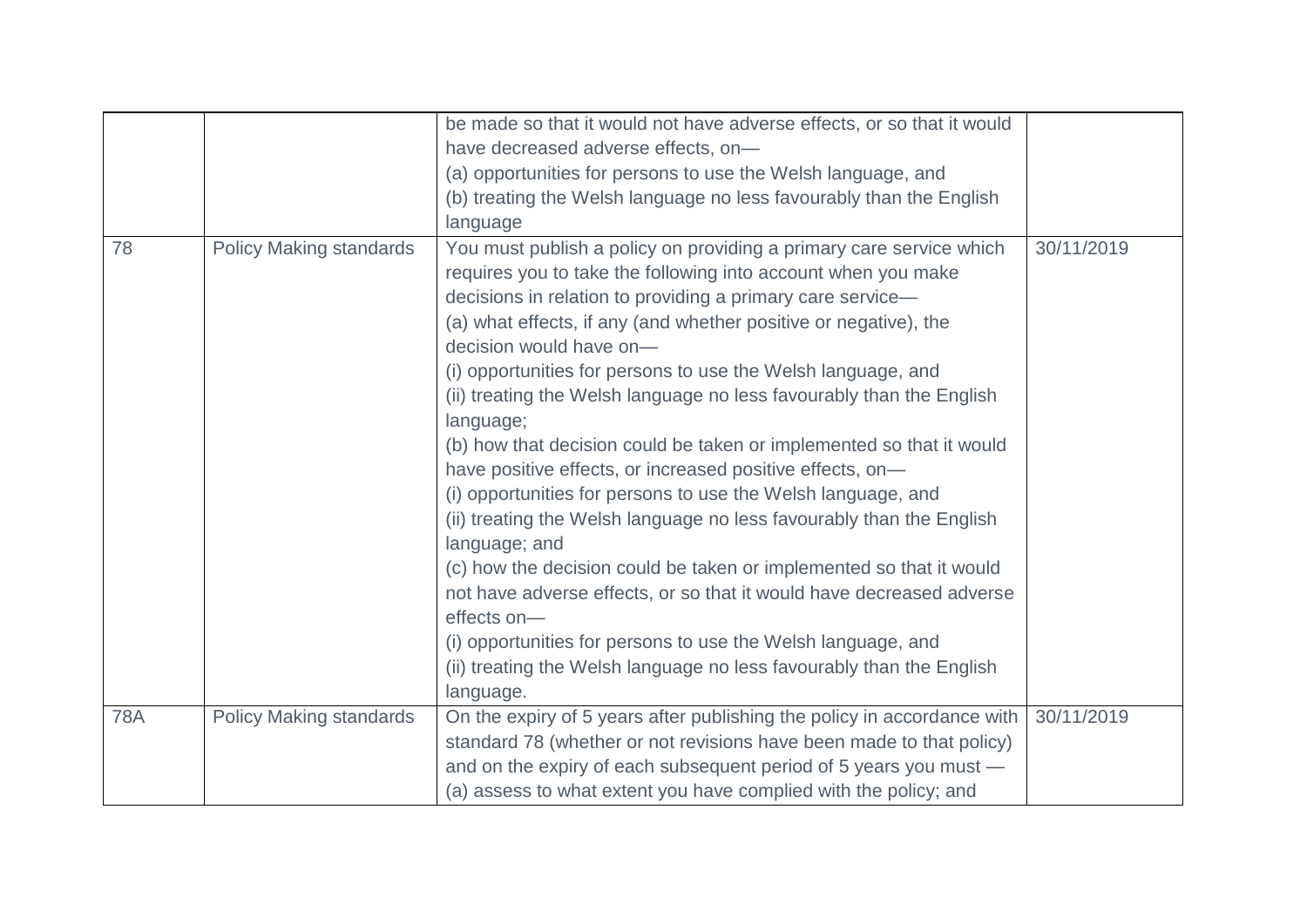|    |                              | (b) publish that assessment on your website within 6 months of the<br>end of the period.                                                                                                                                                                                                                                                                                                                                                                                                                                                                                                                                                                                                                                                                                                                                                                                                                                                                                        |            |
|----|------------------------------|---------------------------------------------------------------------------------------------------------------------------------------------------------------------------------------------------------------------------------------------------------------------------------------------------------------------------------------------------------------------------------------------------------------------------------------------------------------------------------------------------------------------------------------------------------------------------------------------------------------------------------------------------------------------------------------------------------------------------------------------------------------------------------------------------------------------------------------------------------------------------------------------------------------------------------------------------------------------------------|------------|
| 79 | <b>Operational standards</b> | You must develop a policy on using Welsh internally for the purpose<br>of promoting and facilitating the use of the language, and you must<br>publish that policy on your intranet.                                                                                                                                                                                                                                                                                                                                                                                                                                                                                                                                                                                                                                                                                                                                                                                             | 30/05/2019 |
| 80 | <b>Operational standards</b> | When you offer a new post to an individual, you must ask that<br>individual whether he or she wishes for the contract of employment or<br>contract for services to be provided in Welsh; and if that is the<br>individual's wish you must provide the contract in Welsh.                                                                                                                                                                                                                                                                                                                                                                                                                                                                                                                                                                                                                                                                                                        | 30/11/2019 |
| 81 | <b>Operational standards</b> | You must ask each employee ("A") whether A wishes to receive any<br>of the following in Welsh, and if A wishes to receive one or more in<br>Welsh you must provide it (or them) to A in Welsh -<br>(a) any paper correspondence that relates to A's employment, and<br>which is addressed to A;<br>(b) any documents that outline A's training needs or requirements;<br>(c) any documents that outline A's performance objectives;<br>(ch) any documents that outline or record A's career plan;<br>(d) any forms that record and authorise annual leave;<br>(dd) any forms that record and authorise absences from work;<br>(e) any forms that record and authorise flexible working hours.<br>You must comply with standard 81 in every circumstance by 30<br>November 2019, except:<br>O when the activity is carried out through the use of the<br><b>Electronic Staff Record (ESR).</b><br>You must comply with standard 81 in every circumstance by 30<br>November 2020. | 30/11/2019 |
| 82 | <b>Operational standards</b> | If you publish any of the following, you must publish it in Welsh -                                                                                                                                                                                                                                                                                                                                                                                                                                                                                                                                                                                                                                                                                                                                                                                                                                                                                                             | 30/11/2019 |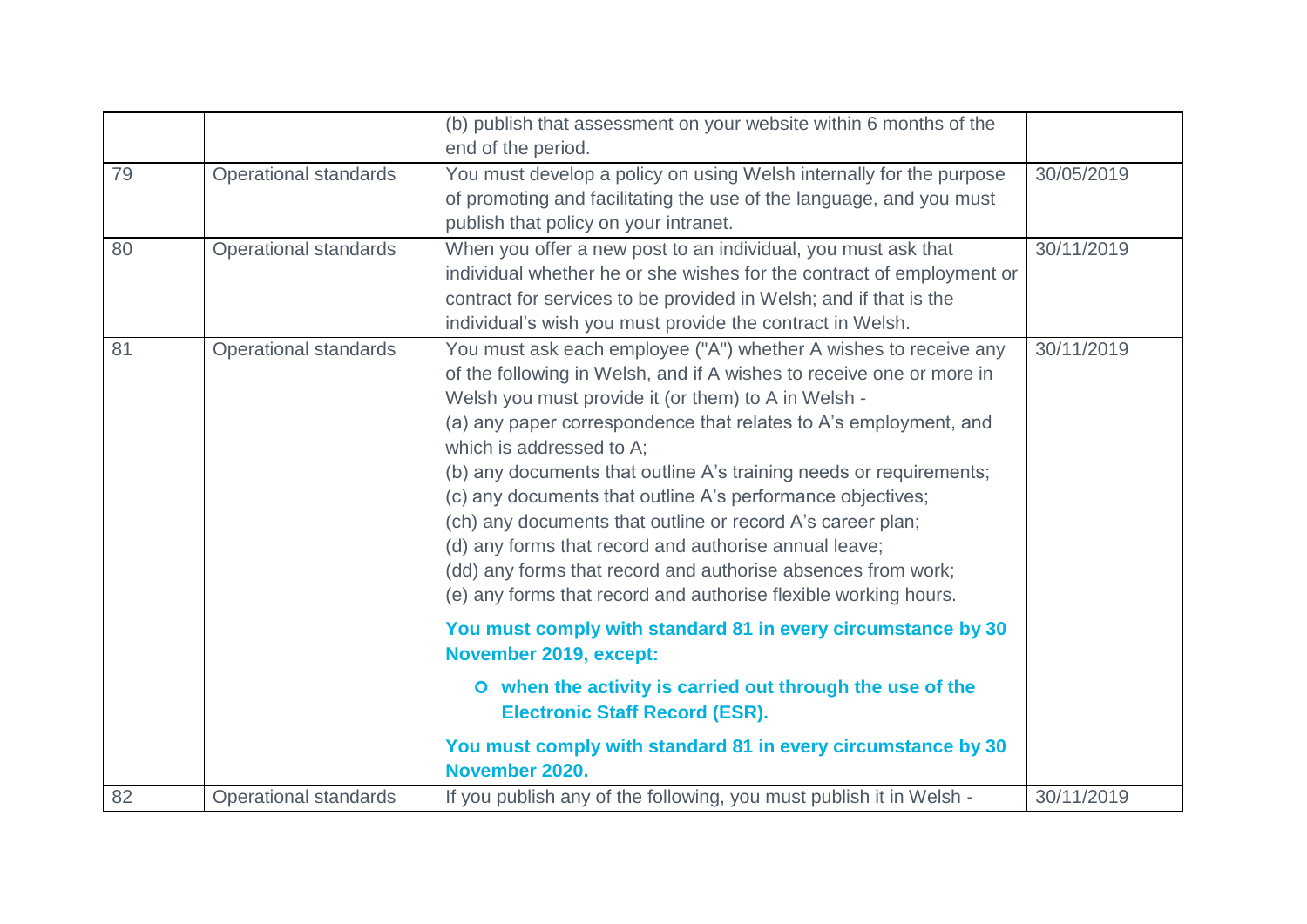|    |                              | (a) a policy relating to behaviour in the workplace;                  |            |
|----|------------------------------|-----------------------------------------------------------------------|------------|
|    |                              | (b) a policy relating to health and well-being at work;               |            |
|    |                              | (c) a policy relating to salaries or workplace benefits;              |            |
|    |                              | (ch) a policy relating to performance management;                     |            |
|    |                              | (d) a policy relating to absence from work;                           |            |
|    |                              | (dd) a policy relating to working conditions;                         |            |
|    |                              | (e) a policy relating to work patterns.                               |            |
| 83 | <b>Operational standards</b> | You must allow and state in any document that you have that sets      | 30/05/2019 |
|    |                              | out your procedures for making complaints that each member of staff   |            |
|    |                              | may -                                                                 |            |
|    |                              | (a) make a complaint to you in Welsh, and                             |            |
|    |                              | (b) respond to a complaint made about him or about her in Welsh;      |            |
|    |                              | and you must also inform each member of staff of that right.          |            |
| 84 | <b>Operational standards</b> | If you receive a complaint from a member of staff or a complaint      | 30/11/2019 |
|    |                              | about a member of staff, and a meeting is required with that member   |            |
|    |                              | of staff, you must -                                                  |            |
|    |                              | (a) offer to conduct the meeting in Welsh or, if necessary, provide a |            |
|    |                              | translation service from Welsh to English for that purpose; and       |            |
|    |                              | (b) if the member of staff wishes for the meeting to be conducted in  |            |
|    |                              | Welsh, conduct the meeting in Welsh or, if necessary, with the        |            |
|    |                              | assistance of a simultaneous or consecutive translation service from  |            |
|    |                              | Welsh to English.                                                     |            |
| 85 | <b>Operational standards</b> | When you inform a member of staff (A) of a decision you have          | 30/05/2019 |
|    |                              | reached in relation to a complaint made by A, or in relation to a     |            |
|    |                              | complaint made about A, you must do so in Welsh if A -                |            |
|    |                              | (a) made the complaint in Welsh,                                      |            |
|    |                              | (b) responded in Welsh to a complaint about A,                        |            |
|    |                              | (c) asked for a meeting about the complaint to be conducted in        |            |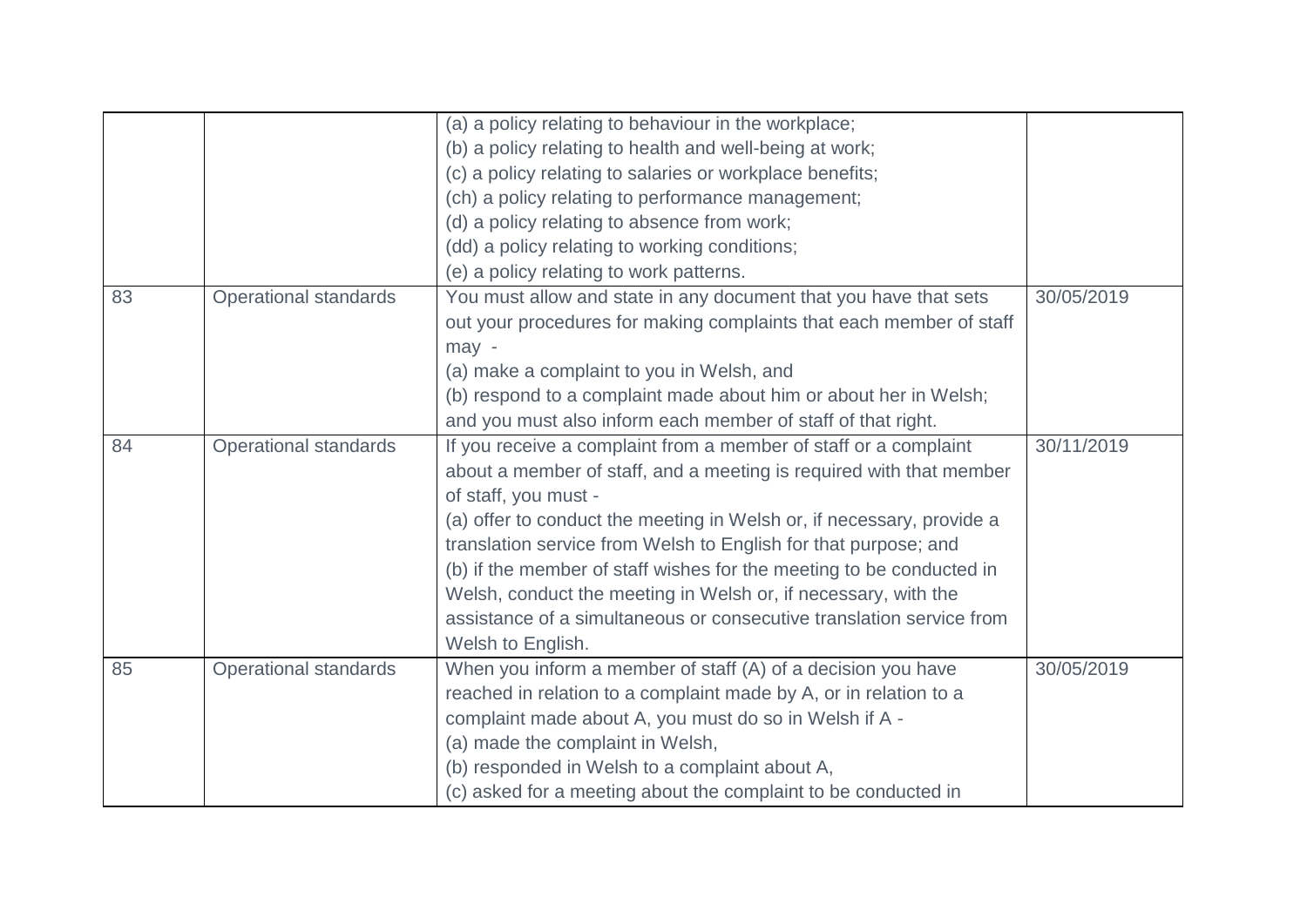|    |                              | Welsh, or                                                             |            |
|----|------------------------------|-----------------------------------------------------------------------|------------|
|    |                              | (ch) asked to use the Welsh language at a meeting about the           |            |
|    |                              | complaint.                                                            |            |
| 86 | <b>Operational standards</b> | You must -                                                            | 30/05/2019 |
|    |                              | (a) allow and state in any document that you have which sets out      |            |
|    |                              | your arrangements for disciplining staff that any member of staff may |            |
|    |                              | respond in Welsh to any allegations made against him or against her,  |            |
|    |                              | and                                                                   |            |
|    |                              | (b) if you commence a disciplinary procedure in relation to a member  |            |
|    |                              | of staff, inform that member of staff of that right.                  |            |
| 87 | <b>Operational standards</b> | If you organise a meeting with a member of staff regarding a          | 30/11/2019 |
|    |                              | disciplinary matter that relates to his or to her conduct you must -  |            |
|    |                              | (a) offer to conduct the meeting in Welsh or, if necessary, provide a |            |
|    |                              | translation service from Welsh to English for that purpose; and       |            |
|    |                              | (b) if the member of staff wishes for the meeting to be conducted in  |            |
|    |                              | Welsh, conduct the meeting in Welsh, or if necessary with the         |            |
|    |                              | assistance of a simultaneous or consecutive translation service from  |            |
|    |                              | Welsh to English.                                                     |            |
| 88 | Operational standards        | When you inform a member of staff ("A") of a decision you have        | 30/05/2019 |
|    |                              | reached following a disciplinary procedure, you must do so in Welsh   |            |
|    |                              | if $A -$                                                              |            |
|    |                              | (a) responded to allegations made against A in Welsh,                 |            |
|    |                              | (b) asked for a meeting regarding the disciplinary procedure to be    |            |
|    |                              | conducted in Welsh, or                                                |            |
|    |                              | (c) asked to use the Welsh language at a meeting regarding the        |            |
|    |                              | disciplinary procedure.                                               |            |
| 89 | Operational standards        | You must provide staff with computer software for checking spelling   | 30/05/2019 |
|    |                              | and grammar in Welsh, and provide Welsh language interfaces for       |            |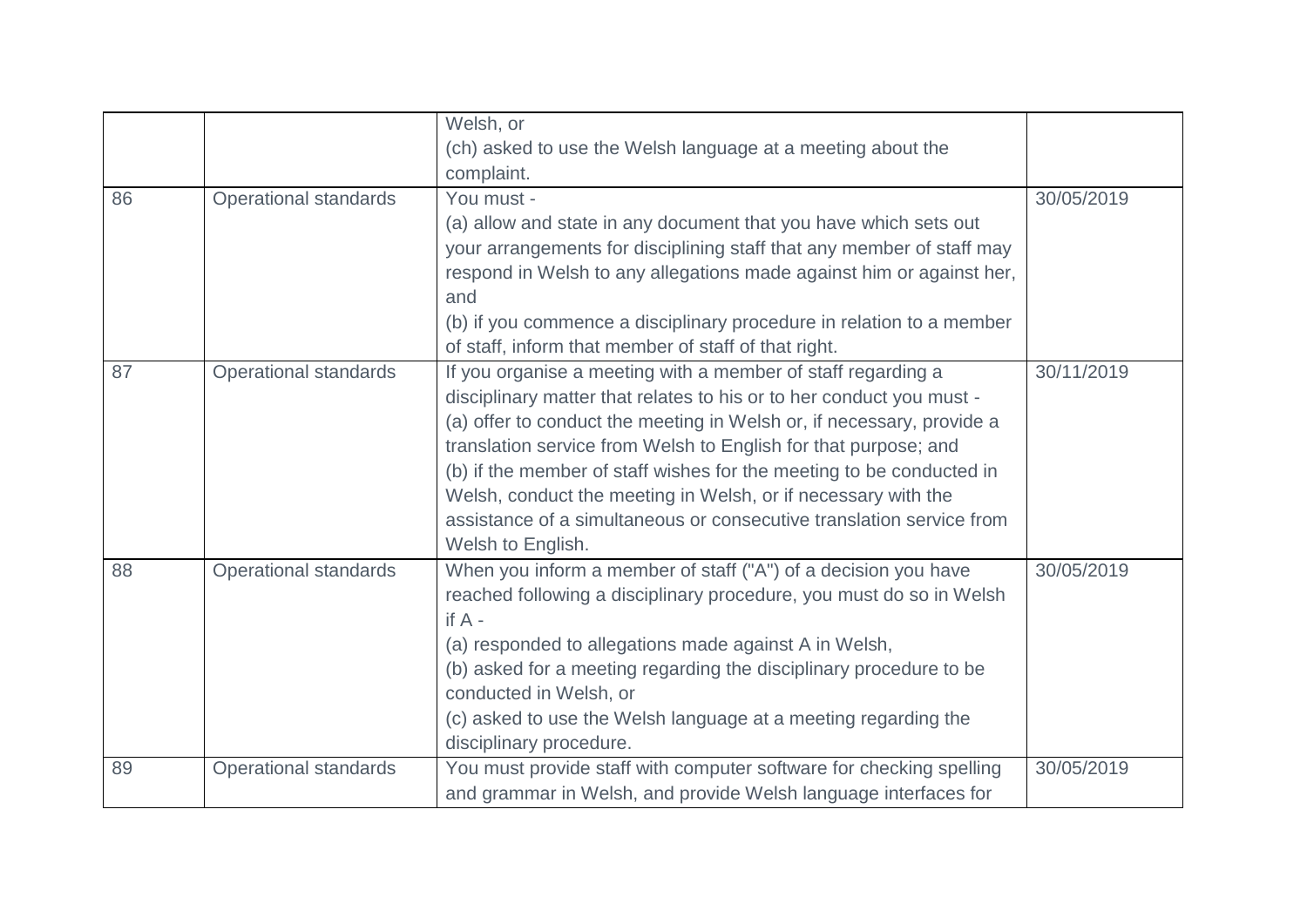|    |                              | software (where an interface exists).                                                                                                                                                                                                                                                                                                                                                   |            |
|----|------------------------------|-----------------------------------------------------------------------------------------------------------------------------------------------------------------------------------------------------------------------------------------------------------------------------------------------------------------------------------------------------------------------------------------|------------|
| 90 | <b>Operational standards</b> | You must ensure that -<br>(a) the text of each page of your intranet is available in Welsh,<br>(b) every Welsh language page on your intranet is fully functional,<br>and<br>(c) the Welsh language is treated no less favourably than the English<br>language on your intranet.                                                                                                        | 30/05/2020 |
|    |                              | You must comply with standard 90 in relation to pages on your<br>intranet that relate to the matters within the following<br>operational standards:                                                                                                                                                                                                                                     |            |
|    |                              | O the use of the Welsh language within your internal<br>administration;<br>complaints made by staff;<br>$\bullet$<br>disciplining staff;<br>$\bullet$<br>developing skills through planning and training the<br>workforce; and<br>O recruiting and appointing.                                                                                                                          |            |
| 91 | <b>Operational standards</b> | You must ensure that -<br>(a) the text of the homepage of your intranet is available in Welsh,<br>(b) any Welsh language text on your intranet's homepage (or, where<br>relevant, your Welsh language intranet homepage) is fully functional,<br>and<br>(c) the Welsh language is treated no less favourably than the English<br>language in relation to the homepage of your intranet. | 30/05/2019 |
| 93 | <b>Operational standards</b> | If you have a Welsh language page on your intranet that corresponds<br>to an English language page, you must state clearly on the English<br>language page that the page is also available in Welsh, and must                                                                                                                                                                           | 30/05/2019 |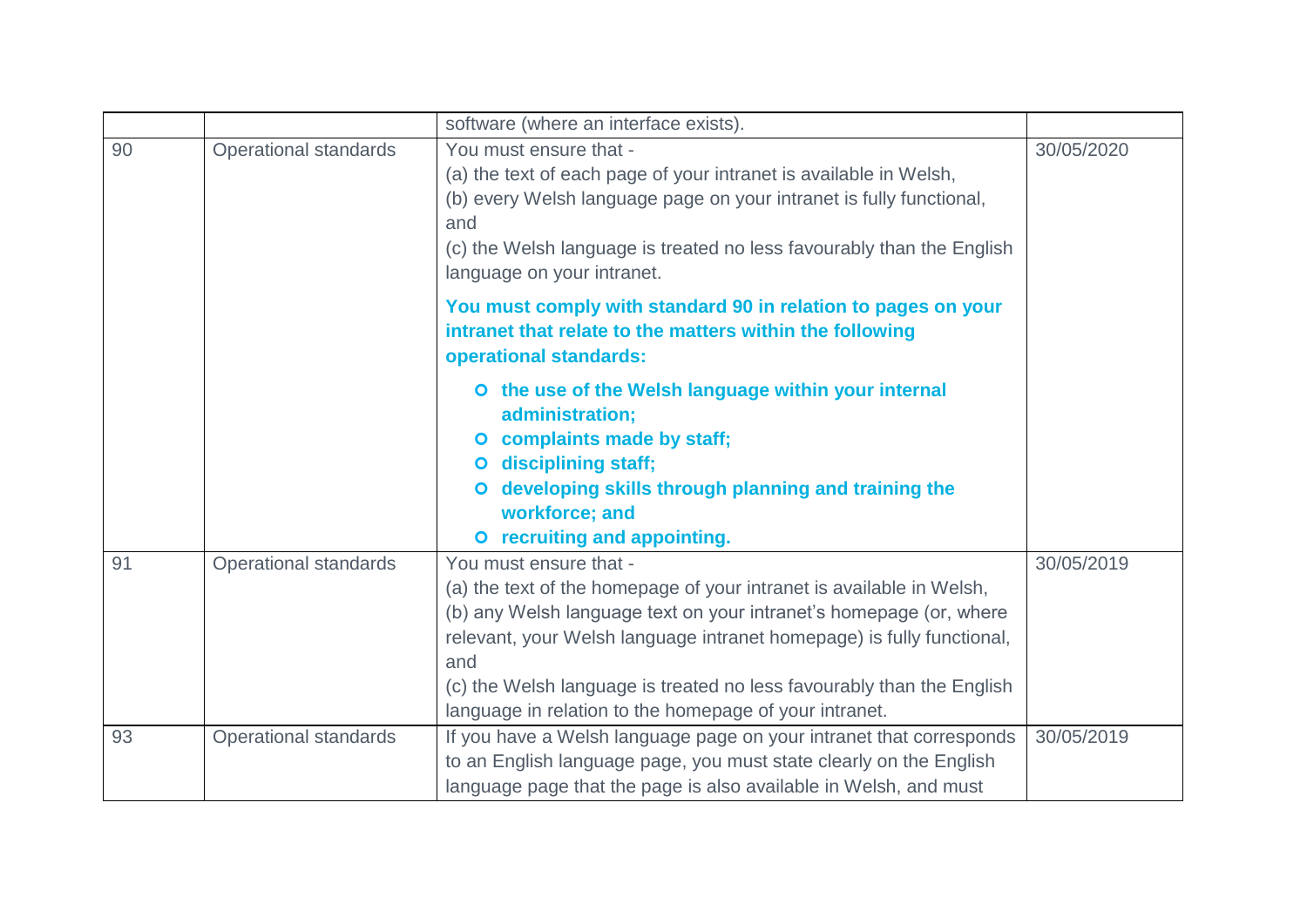|    |                              | provide a direct link to the Welsh language page on the               |            |
|----|------------------------------|-----------------------------------------------------------------------|------------|
|    |                              | corresponding English language page.                                  |            |
| 94 | <b>Operational standards</b> | You must designate and maintain a page (or pages) on your intranet    | 30/05/2019 |
|    |                              | which provides services and support material to promote the Welsh     |            |
|    |                              | language and to assist your staff to use the Welsh language.          |            |
| 95 | <b>Operational standards</b> | You must provide the interface and menus on your intranet pages in    | 30/05/2020 |
|    |                              | Welsh.                                                                |            |
|    |                              | You must comply with standard 95 in relation to the following:        |            |
|    |                              | any page or homepage on your intranet that is available in            |            |
|    |                              | Welsh in accordance with standards 90 and/or 91;                      |            |
|    |                              | O any page you designate and maintain on your intranet in             |            |
|    |                              | accordance with standard 94.                                          |            |
| 96 | <b>Operational standards</b> | You must assess the Welsh language skills of your employees.          | 30/05/2019 |
| 97 | <b>Operational standards</b> | You must provide opportunities for training in Welsh in the following | 30/11/2019 |
|    |                              | areas, if you provide such training in English -                      |            |
|    |                              | (a) recruitment and interviewing;                                     |            |
|    |                              | (b) performance management;                                           |            |
|    |                              | (c) complaints and disciplinary procedures;                           |            |
|    |                              | (ch) induction;                                                       |            |
|    |                              | (d) dealing with the public; and                                      |            |
|    |                              | (dd) health and safety.                                               |            |
| 98 | <b>Operational standards</b> | You must provide opportunities for training in Welsh on using Welsh   | 30/11/2019 |
|    |                              | effectively in -                                                      |            |
|    |                              | (a) meetings;                                                         |            |
|    |                              | (b) interviews; and                                                   |            |
|    |                              | (c) complaints and disciplinary procedures.                           |            |
| 99 | <b>Operational standards</b> | You must provide opportunities during working hours -                 | 30/05/2019 |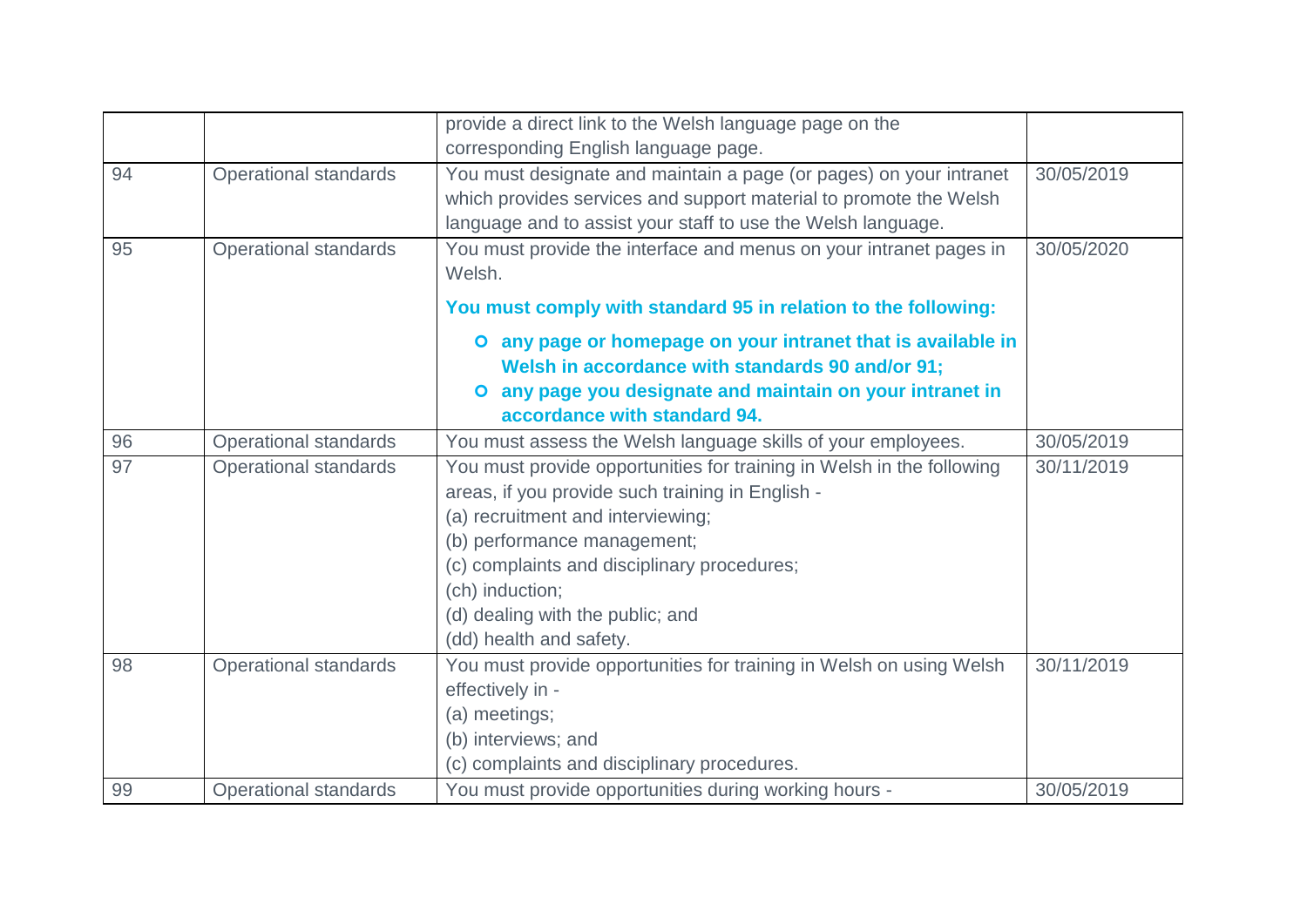|     |                              | (a) for your employees to receive basic Welsh language lessons, and  |            |
|-----|------------------------------|----------------------------------------------------------------------|------------|
|     |                              | (b) for employees who manage others to receive training on using the |            |
|     |                              | Welsh language in their role as managers.                            |            |
| 100 | <b>Operational standards</b> | You must provide opportunities for employees who have completed      | 30/05/2019 |
|     |                              | basic Welsh language training to receive further training, free of   |            |
|     |                              | charge, to develop their language skills.                            |            |
| 101 | <b>Operational standards</b> | You must provide opportunities for employees to receive training,    | 30/05/2019 |
|     |                              | free of charge, to improve their Welsh language skills.              |            |
| 102 | <b>Operational standards</b> | You must provide training courses so that your employees can         | 30/05/2019 |
|     |                              | develop -                                                            |            |
|     |                              | (a) awareness of the Welsh language (including awareness of its      |            |
|     |                              | history and its role in Welsh culture);                              |            |
|     |                              | (b) an understanding of the duty to operate in accordance with the   |            |
|     |                              | Welsh language standards; and                                        |            |
|     |                              | (c) an understanding of how the Welsh language can be used in the    |            |
|     |                              | workplace.                                                           |            |
| 103 | <b>Operational standards</b> | When you provide information to new employees (for example by        | 30/05/2019 |
|     |                              | means of an induction process), you must provide information for the |            |
|     |                              | purpose of raising their awareness of the Welsh language.            |            |
| 104 | <b>Operational standards</b> | You must provide -                                                   | 30/05/2019 |
|     |                              | (a) wording or a logo for your staff to include in e-mail signatures |            |
|     |                              | which will enable them to indicate whether they speak Welsh fluently |            |
|     |                              | or whether they are learning the language, and                       |            |
|     |                              | (b) wording for your employees which will enable them to include a   |            |
|     |                              | Welsh language version of their contact details in e-mail messages,  |            |
|     |                              | and to provide a Welsh language version of any message which         |            |
|     |                              | informs others that they are unavailable to respond to email         |            |
|     |                              | messages.                                                            |            |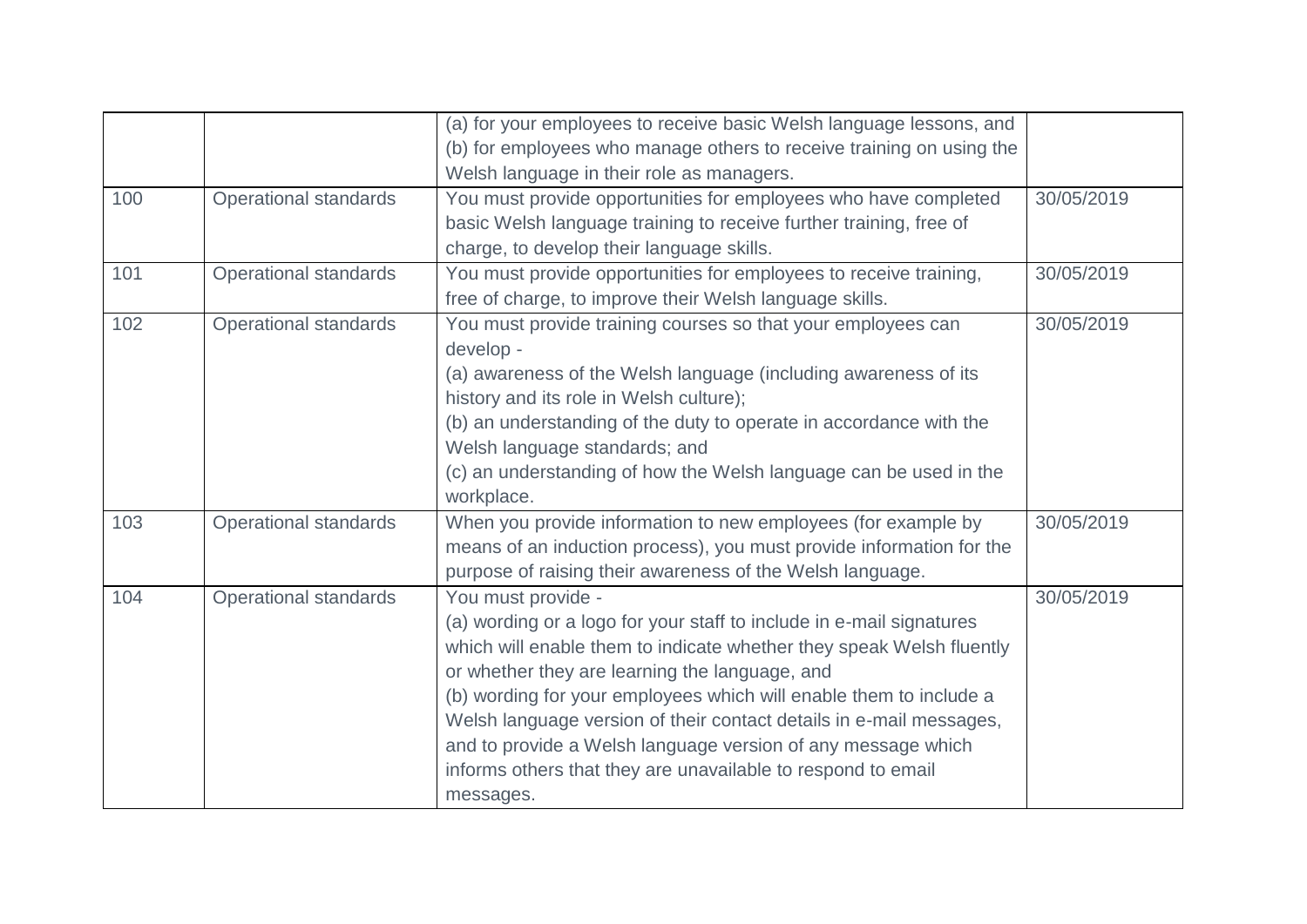| 105  | <b>Operational standards</b> | You must -                                                             | 30/05/2019 |
|------|------------------------------|------------------------------------------------------------------------|------------|
|      |                              | (a) make available to members of staff who are able to speak Welsh     |            |
|      |                              | a badge for them to wear to convey that; and                           |            |
|      |                              | (b) promote the wearing of the badge to members of staff.              |            |
| 106  | <b>Operational standards</b> | When you assess the requirements for a new or vacant post, you         | 30/05/2019 |
|      |                              | must assess the need for Welsh language skills, and categorise it as   |            |
|      |                              | a post where one or more of the following apply -                      |            |
|      |                              | (a) Welsh language skills are essential;                               |            |
|      |                              | (b) Welsh language skills need to be learnt when appointed to the      |            |
|      |                              | post;                                                                  |            |
|      |                              | (c) Welsh language skills are desirable; or (ch) Welsh language skills |            |
|      |                              | are not necessary.                                                     |            |
| 106A | <b>Operational standards</b> | If you have categorised a post as one where Welsh language skills      | 30/11/2019 |
|      |                              | are essential, desirable or need to be learnt you must -               |            |
|      |                              | (a) specify that when advertising the post, and                        |            |
|      |                              | (b) advertise the post in Welsh                                        |            |
| 107  | <b>Operational standards</b> | When you advertise a post, you must state that applications may be     | 30/05/2019 |
|      |                              | submitted in Welsh, and that an application submitted in Welsh will    |            |
|      |                              | not be treated less favourably than an application submitted in        |            |
|      |                              | English.                                                               |            |
| 107A | <b>Operational standards</b> | If you publish -                                                       | 30/11/2019 |
|      |                              | (a) application forms for posts;                                       |            |
|      |                              | (b) material that explains your procedure for applying for posts;      |            |
|      |                              | (c) information about your interview process, or about other           |            |
|      |                              | assessment methods when applying for posts; or                         |            |
|      |                              | (ch) job descriptions;                                                 |            |
|      |                              | you must publish them in Welsh; and you must ensure that the Welsh     |            |
|      |                              | language versions of the documents are treated no less favourably      |            |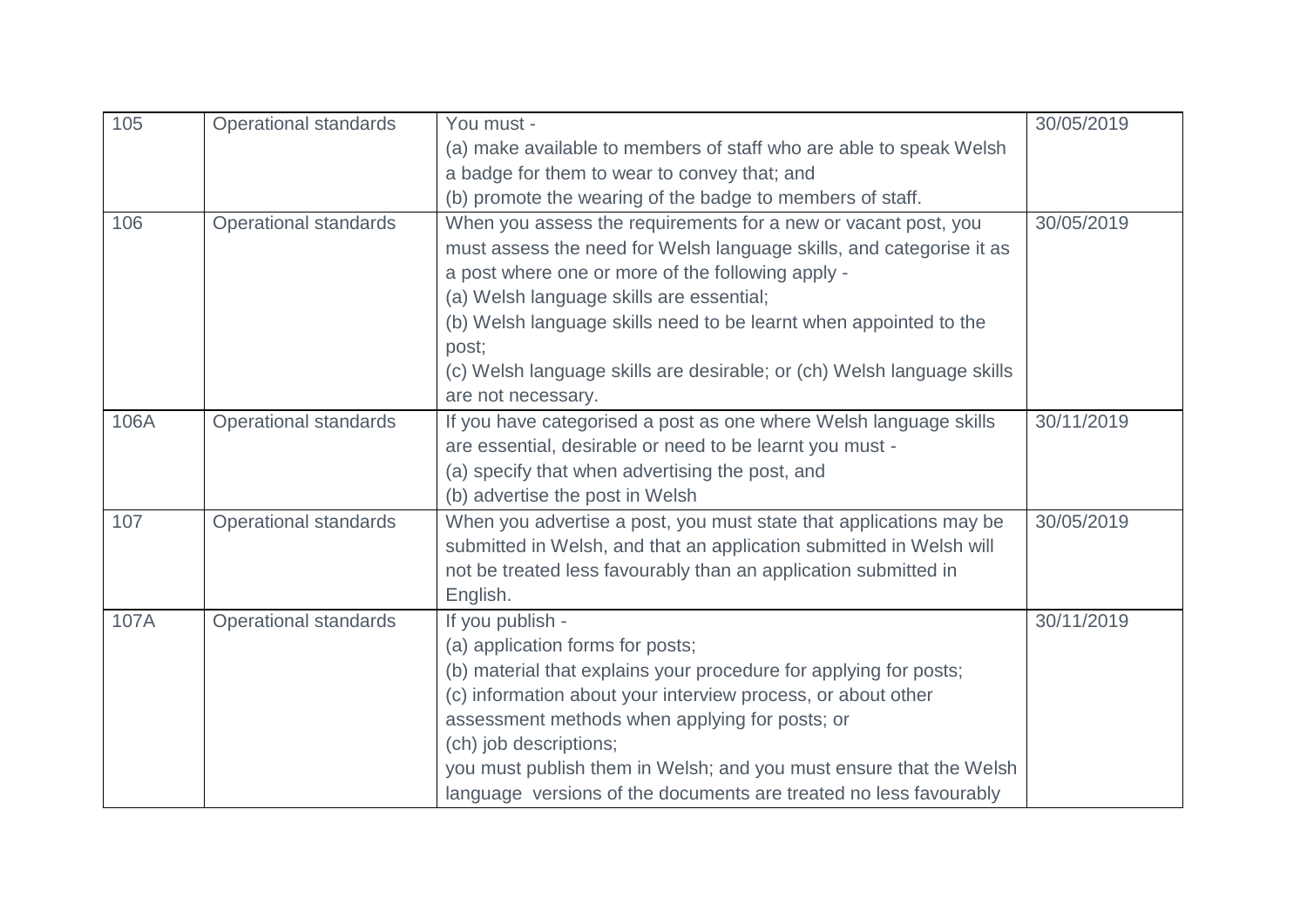|      |                              | than any English language versions of those documents.                  |            |
|------|------------------------------|-------------------------------------------------------------------------|------------|
| 107B | Operational standards        | You must not treat an application for a post made in Welsh less         | 30/05/2019 |
|      |                              | favourably than you treat an application made in English (including,    |            |
|      |                              | amongst other matters, in relation to the closing date you set for      |            |
|      |                              | receiving applications and in relation to any timescale for informing   |            |
|      |                              | applicants of decisions).                                               |            |
| 108  | <b>Operational standards</b> | You must ensure that your application forms for posts provide a         | 30/05/2019 |
|      |                              | space for applicants to indicate that they wish an interview or other   |            |
|      |                              | method of assessment in Welsh and if an applicant so wishes, you        |            |
|      |                              | must conduct any interview or other method of assessment in Welsh,      |            |
|      |                              | or, if necessary, provide a simultaneous or consecutive translation     |            |
|      |                              | service from Welsh to English for that purpose.                         |            |
| 109  | <b>Operational standards</b> | When you inform an applicant of your decision in relation to an         | 30/05/2019 |
|      |                              | application for a post, you must do so in Welsh if the application was  |            |
|      |                              | made in Welsh.                                                          |            |
| 110  | <b>Operational standards</b> | You must publish a plan for each 5 year period setting out -            | 30/11/2019 |
|      |                              | (a) the extent to which you are able to offer to carry out a clinical   |            |
|      |                              | consultation in Welsh;                                                  |            |
|      |                              | (b) the actions you intend to take to increase your ability to offer to |            |
|      |                              | carry out a clinical consultation in Welsh;                             |            |
|      |                              | (c) a timetable for the actions that you have detailed in (b).          |            |
| 110A | Operational standards        | Three years after publishing a plan in accordance with standard 110,    | 30/11/2019 |
|      |                              | and at the end of a plan's 5 year period you must -                     |            |
|      |                              | (a) assess the extent to which you have complied with the plan; and     |            |
|      |                              | (b) publish that assessment within 6 months.                            |            |
| 111  | <b>Operational standards</b> | When you -                                                              | 30/05/2019 |
|      |                              | (a) erect a new sign or renew a sign in your workplace (including       |            |
|      |                              | temporary signs), or                                                    |            |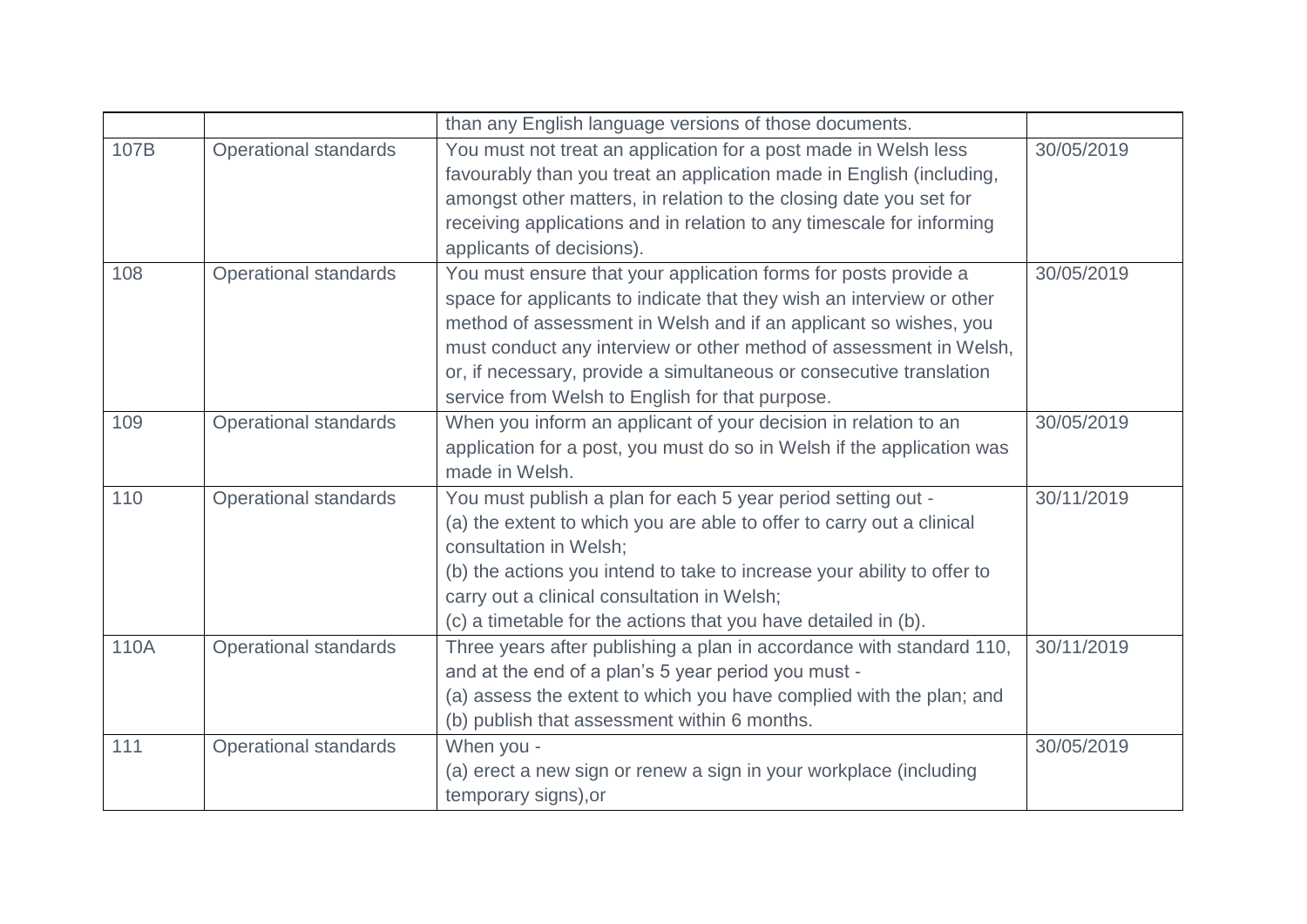|     |                              | (b) publish or display a notice in your workplace;<br>any text displayed on the sign or notice must be displayed in Welsh |            |
|-----|------------------------------|---------------------------------------------------------------------------------------------------------------------------|------------|
|     |                              | (whether on the same sign or notice as the corresponding English                                                          |            |
|     |                              | language text or on a separate sign or notice), and if the same text is                                                   |            |
|     |                              | displayed in Welsh and in English, you must not treat the Welsh                                                           |            |
|     |                              | language text less favourably than the English language text.                                                             |            |
| 112 | <b>Operational standards</b> | When you -                                                                                                                | 30/05/2019 |
|     |                              | (a) erect a new sign or renew a sign in your workplace (including<br>temporary signs); or                                 |            |
|     |                              | (b) publish or display a notice in your workplace;                                                                        |            |
|     |                              | which conveys the same information in Welsh and in English, the                                                           |            |
|     |                              | Welsh language text must be positioned so that it is likely to be read                                                    |            |
|     |                              | first.                                                                                                                    |            |
| 113 | <b>Operational standards</b> | You must ensure that the Welsh language text on signs and notices                                                         | 30/05/2019 |
|     |                              | displayed in your workplace is accurate in terms of meaning and                                                           |            |
|     |                              | expression.                                                                                                               |            |
| 114 | <b>Operational standards</b> | When you make a recorded announcement in the workplace using                                                              | 30/05/2019 |
|     |                              | audio equipment, that announcement must be made in Welsh, and if                                                          |            |
|     |                              | the announcement is made in Welsh and in English, the                                                                     |            |
|     |                              | announcement must be made in Welsh first.                                                                                 |            |
| 115 | Record keeping               | You must keep a record, in relation to each financial year, of the                                                        | 30/05/2019 |
|     | standards                    | number of complaints you receive relating to your compliance with                                                         |            |
|     |                              | standards.                                                                                                                |            |
| 116 | Record keeping               | You must keep a record (following assessments of your employees'                                                          | 30/05/2019 |
|     | standards                    | Welsh language skills made in accordance with standard 96), of the                                                        |            |
|     |                              | number of employees who have Welsh language skills at the end of                                                          |            |
|     |                              | each financial year and, where you have that information, you must                                                        |            |
|     |                              | keep a record of the skill level of those employees.                                                                      |            |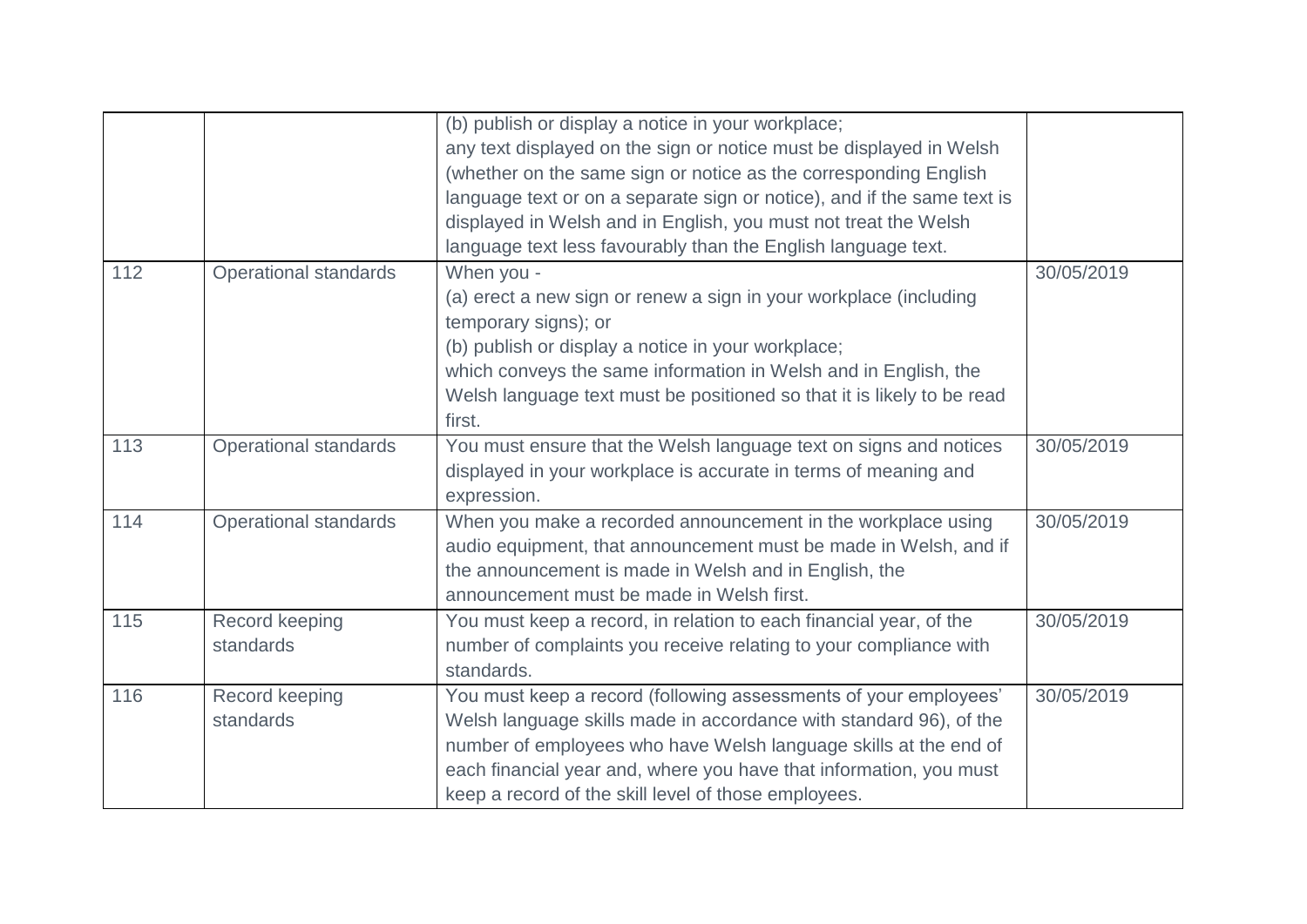| 117 | Record keeping<br>standards | You must keep a record, in relation to each financial year, of the<br>number of new and vacant posts which were categorised (in | 30/05/2019 |
|-----|-----------------------------|---------------------------------------------------------------------------------------------------------------------------------|------------|
|     |                             | accordance with standard 106) as posts where-                                                                                   |            |
|     |                             | (a) Welsh language skills are essential;                                                                                        |            |
|     |                             | (b) Welsh language skills need to be learnt when appointed to the                                                               |            |
|     |                             | post;                                                                                                                           |            |
|     |                             | (c) Welsh language skills are desirable; or                                                                                     |            |
|     |                             | (ch) Welsh language skills are not necessary.                                                                                   |            |
| 118 | Standards which deal        | You must ensure that a document which records the standards with                                                                | 30/05/2019 |
|     | with Supplementary          | which you are under a duty to comply, and the extent to which you                                                               |            |
|     | <b>Matters</b>              | are under a duty to comply with those standards, is available on your                                                           |            |
|     |                             | website.                                                                                                                        |            |
| 119 | Standards which deal        | You must-                                                                                                                       | 30/05/2019 |
|     | with Supplementary          | (a) ensure that you have a complaints procedure that deals with how                                                             |            |
|     | <b>Matters</b>              | you intend to deal with complaints relating to your compliance with                                                             |            |
|     |                             | the standards with which you are under a duty to comply, and                                                                    |            |
|     |                             | (b) publish a document that records that procedure on your website.                                                             |            |
| 120 | Standards which deal        | (1) You must produce a report (an "annual report"), in Welsh, in                                                                | 30/05/2019 |
|     | with Supplementary          | relation to each financial year, which deals with the way in which you                                                          |            |
|     | <b>Matters</b>              | have complied with the standards with which you were under a duty                                                               |            |
|     |                             | to comply during that year.                                                                                                     |            |
|     |                             | (2) The annual report must include the following information (where                                                             |            |
|     |                             | relevant, to the extent you are under a duty to comply with the                                                                 |            |
|     |                             | standards referred to)-                                                                                                         |            |
|     |                             | (a) the number of complaints that you received during the year in                                                               |            |
|     |                             | question which related to compliance with the standards with which                                                              |            |
|     |                             | you were under a duty to comply (on the basis of the records you                                                                |            |
|     |                             | kept in accordance with standard 115);                                                                                          |            |